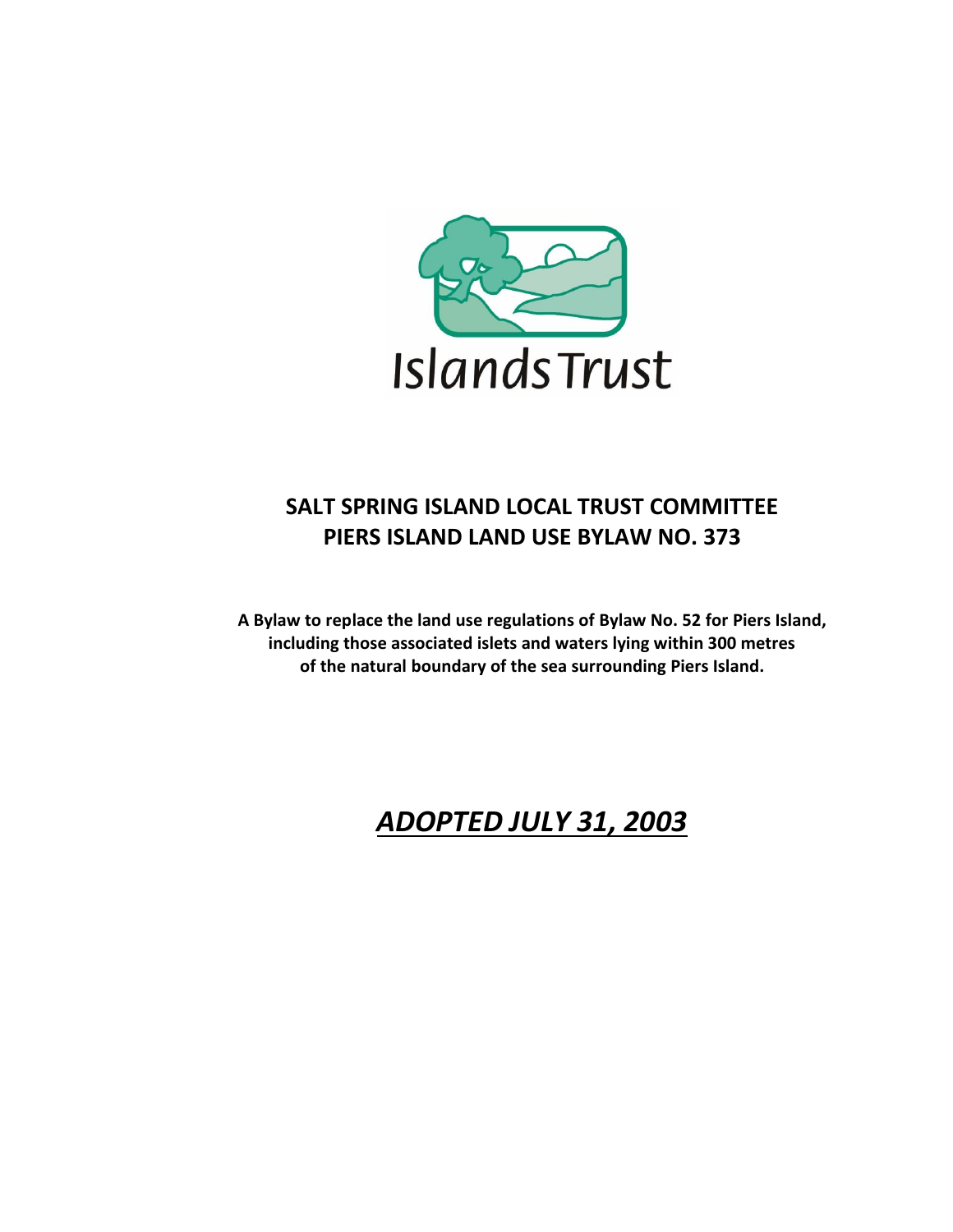#### **TABLE OF CONTENTS**

| 1.1 |  |
|-----|--|
| 1.2 |  |
| 1.3 |  |
|     |  |
| 2.1 |  |
| 2.2 |  |
| 2.3 |  |
| 2.4 |  |
| 2.5 |  |
| 2.6 |  |
| 2.8 |  |
|     |  |
| 3.1 |  |
| 3.2 |  |
| 3.3 |  |
| 3.4 |  |
| 3.5 |  |
| 3.6 |  |
| 3.7 |  |
| 3.8 |  |
|     |  |
| 4.1 |  |
| 4.2 |  |
| 4.3 |  |
| 4.4 |  |
| 4.5 |  |
|     |  |
| 5.1 |  |
|     |  |
| 6.1 |  |
|     |  |
| 7.1 |  |
| 7.2 |  |
|     |  |
|     |  |
| 8.1 |  |
| 8.2 |  |
|     |  |
|     |  |
|     |  |
|     |  |
|     |  |
|     |  |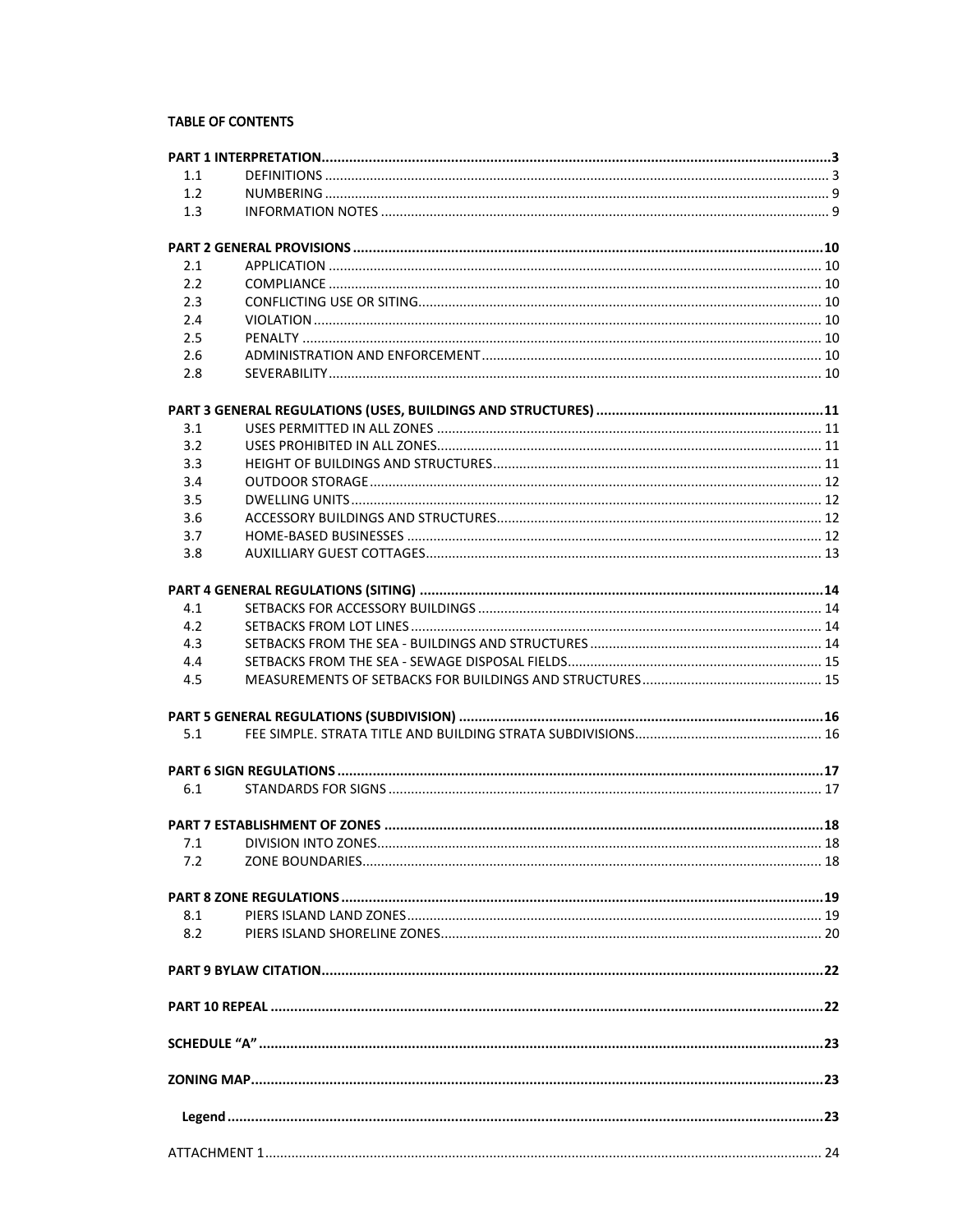|--|--|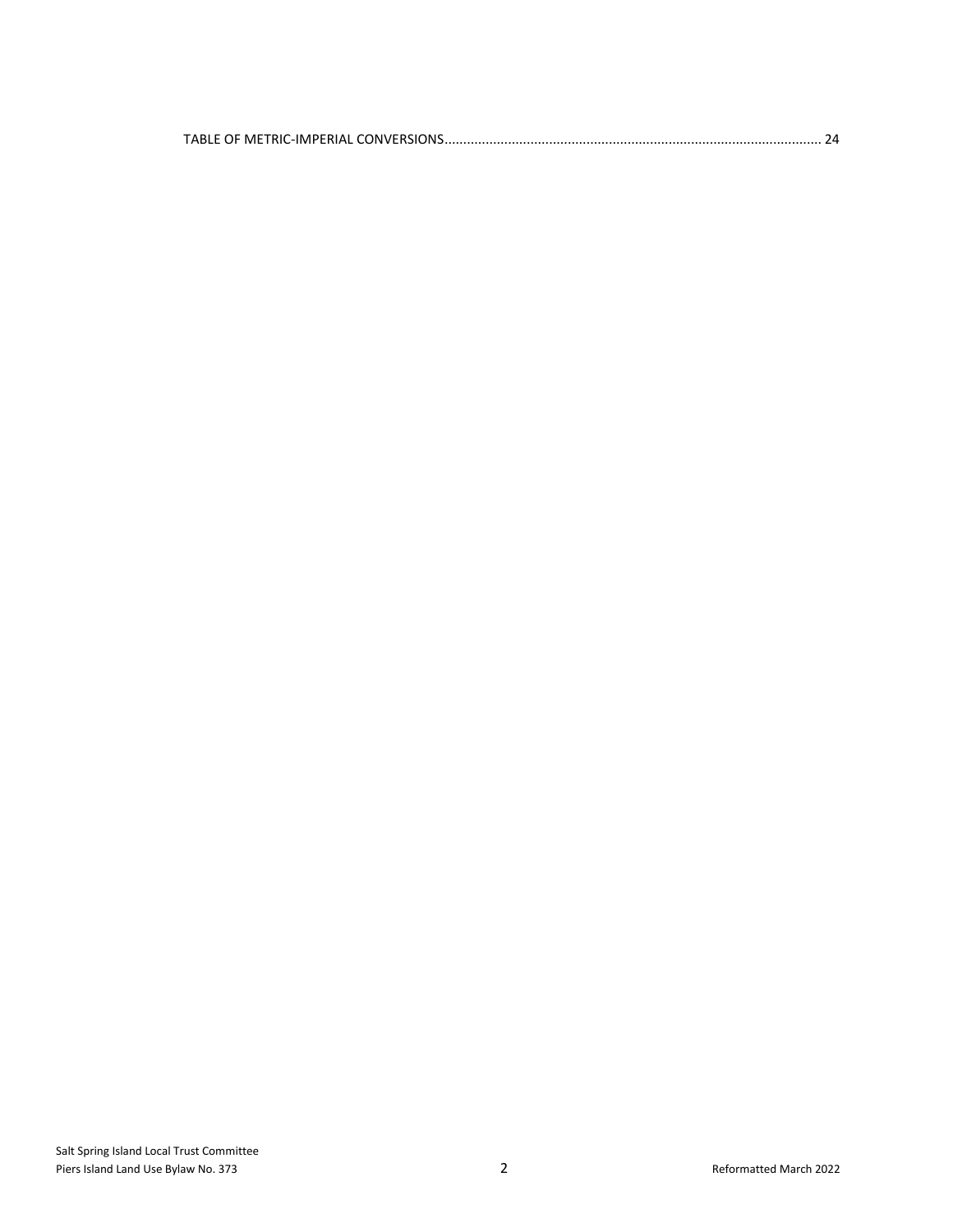# **SALT SPRING ISLAND LOCAL TRUST COMMITTEE BYLAW NO. 373**

### **A BYLAW TO ESTABLISH LAND USE REGULATIONS FOR PIERS ISLAND, INCLUDING THOSE ASSOCIATED ISLETS AND WATERS LYING WITHIN 300 M OF THE NATURAL BOUNDARY OF THE SEA THAT SURROUNDS PIERS ISLAND**

### **The Salt Spring Island Local Trust Committee, being the Local Trust Committee having jurisdiction within and in respect of the Salt Spring Island Local Trust Area, under the** *Islands Trust Act***, enacts as follows:**

### **PART 1 INTERPRETATION**

#### <span id="page-3-1"></span><span id="page-3-0"></span>**1.1 DEFINITIONS**

1.1.1 In this Bylaw:

- **"accessory"** means, in relation to a *use*, *building* or *structure*: subordinate, customarily incidental and exclusively devoted to a *principal use*, *building* or *structure* expressly permitted by this Bylaw on the same *lot* or, if the accessory *use*, *building* or *structure* is located on a common property in a bare land strata plan, on a strata *lot* in that strata plan.
- **"Approving Officer"** means the Approving Officer for the Salt Spring Island Local Trust Area as appointed under the Land Title Act.
- **"auxiliary guest cottage"** means an *accessory dwelling unit* with a total *floor area* not exceeding 37 square metres which, despite the definitions of "*dwelling unit*" and "*residential*" in this Bylaw, is occupied or intended to be occupied by a person or persons having a permanent domicile elsewhere and who have been invited to visit at the expense of the owner for the *use* of the cottage on a non*commercial* basis and primarily in conjunction with recreation.
- **"basement"** means that portion of a *building* between two floor levels that is partly underground and that has its finished ceiling an average of less than 1.2 m above *grade*.

**"boat"** means a small *vessel* propelled on water by an engine, oars, or sails.

**"breakwater"** means a protective *structure* which may be fixed, open pile or floating, that is usually built offshore to protect harbour areas, *moorage* areas, navigation or beaches from wave action.

**"building"** means a *structure* having a roof or cover supported by columns or walls and used or intended to be used for supporting or sheltering any *use* or occupancy.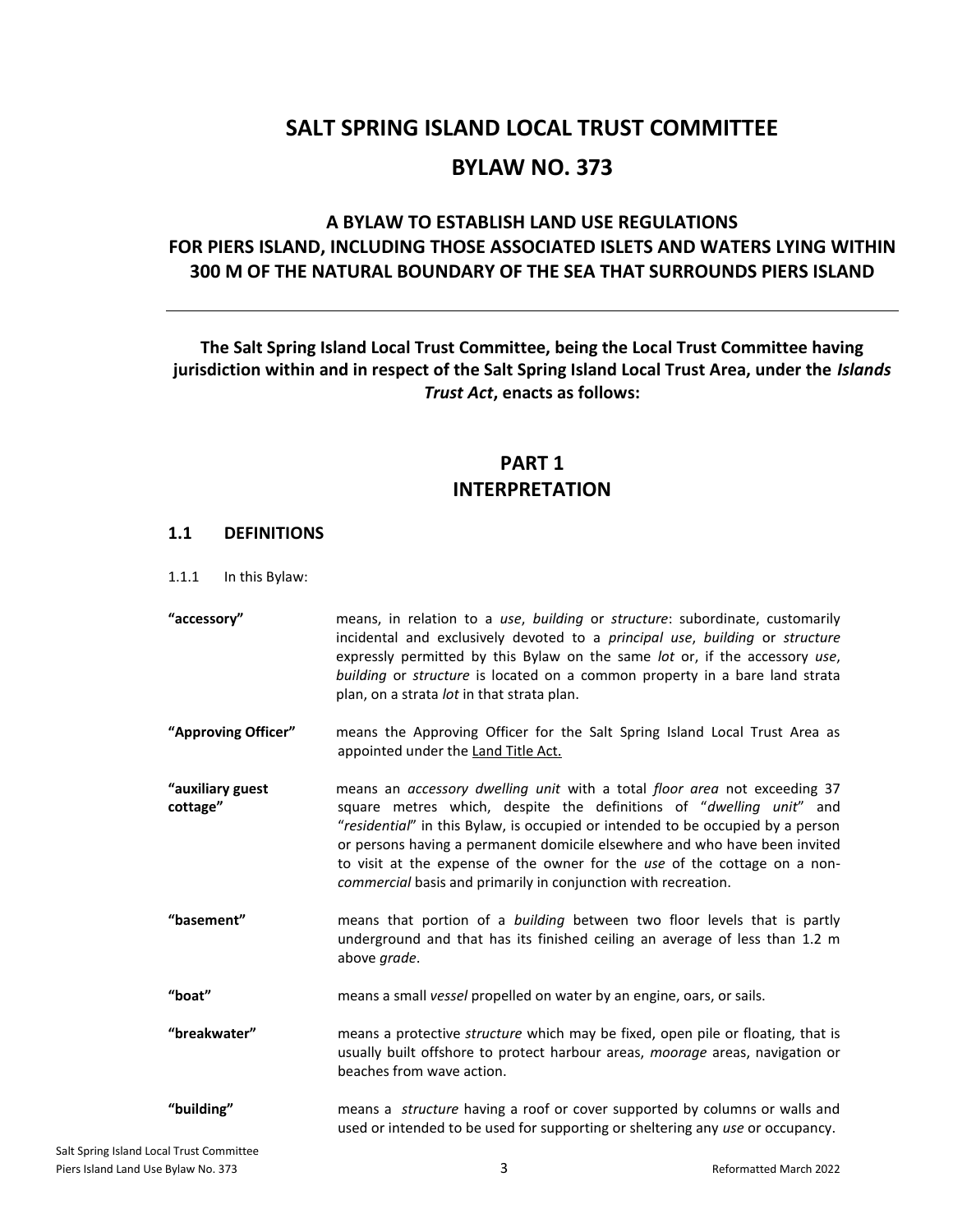| "carport"                                | means an accessory building where the total floor area between the roof and<br>the ground is no more than 60 per cent enclosed by walls and that is used or<br>intended to be used to provide a covered parking area for a vehicle.            |
|------------------------------------------|------------------------------------------------------------------------------------------------------------------------------------------------------------------------------------------------------------------------------------------------|
| "commercial"                             | means occupied with or engaged in work for the purposes of earning income.                                                                                                                                                                     |
| "commercial guest<br>accommodation"      | means a commercial enterprise that consists of the temporary rental of<br>commercial guest accommodation units to travellers or vacationers who<br>maintain a residence elsewhere.                                                             |
| "commercial guest<br>accommodation unit" | means a room, a set of rooms, or a dwelling unit that is let as a single unit for<br>commercial guest accommodation.                                                                                                                           |
| "community hall"                         | means a building used for recreational, social, charitable, educational,<br>entertainment and cultural activities and intermittent commercial uses, open to<br>the public and owned or operated by a non-profit group or government agency.    |
| "corner lot"                             | means a lot at the intersection of two or more highways.                                                                                                                                                                                       |
| "day care, child"                        | means a use in a building or structure where care, protection and supervision<br>of children are provided on a regular schedule for a fee.                                                                                                     |
| "derelict vehicle"                       | means any motor vehicle which has not been licensed for a period of one year.                                                                                                                                                                  |
| "derelict vessel"                        | means any vessel which is or has been made inoperable and is not fit for its<br>intended use.                                                                                                                                                  |
| "disposal"                               | means the final disposition of products that have no further use.                                                                                                                                                                              |
| "dwelling, single-<br>family"            | means a building consisting of one dwelling unit that is not attached to any<br>other dwelling unit by any means.                                                                                                                              |
| "dwelling unit"                          | means one or more rooms in a building that are used, or constructed so as to<br>be capable of being used for the residential use of a single household; and<br>containing a common access, one kitchen, and eating, sleeping and living areas. |
| "engineer"                               | means a member of the Association of Professional Engineers and Geoscientists<br>of British Columbia.                                                                                                                                          |
| "fence"                                  | means a vertical structure including a wall constructed of any material or<br>combination of materials for the purposes of enclosing or screening an area of<br>land.                                                                          |
| "fill"                                   | means earth, sand, gravel, or any other material similar to the aforementioned<br>materials used, or capable of being used, to raise, lower or in any way affect<br>the contours of the ground.                                                |
| "float"                                  | means a floating non-roofed structure that is used as a landing or wharfage<br>platform for water craft and which is free to rise and fall with sea level change<br>and at all times of tidal change, does not rest on the sea floor.          |
| "floor area"                             | means the sum of the horizontal areas of all storeys of a building or structure,<br>excluding basements, measured to the outer surface of the exterior walls and                                                                               |
| ical Trust Committee                     |                                                                                                                                                                                                                                                |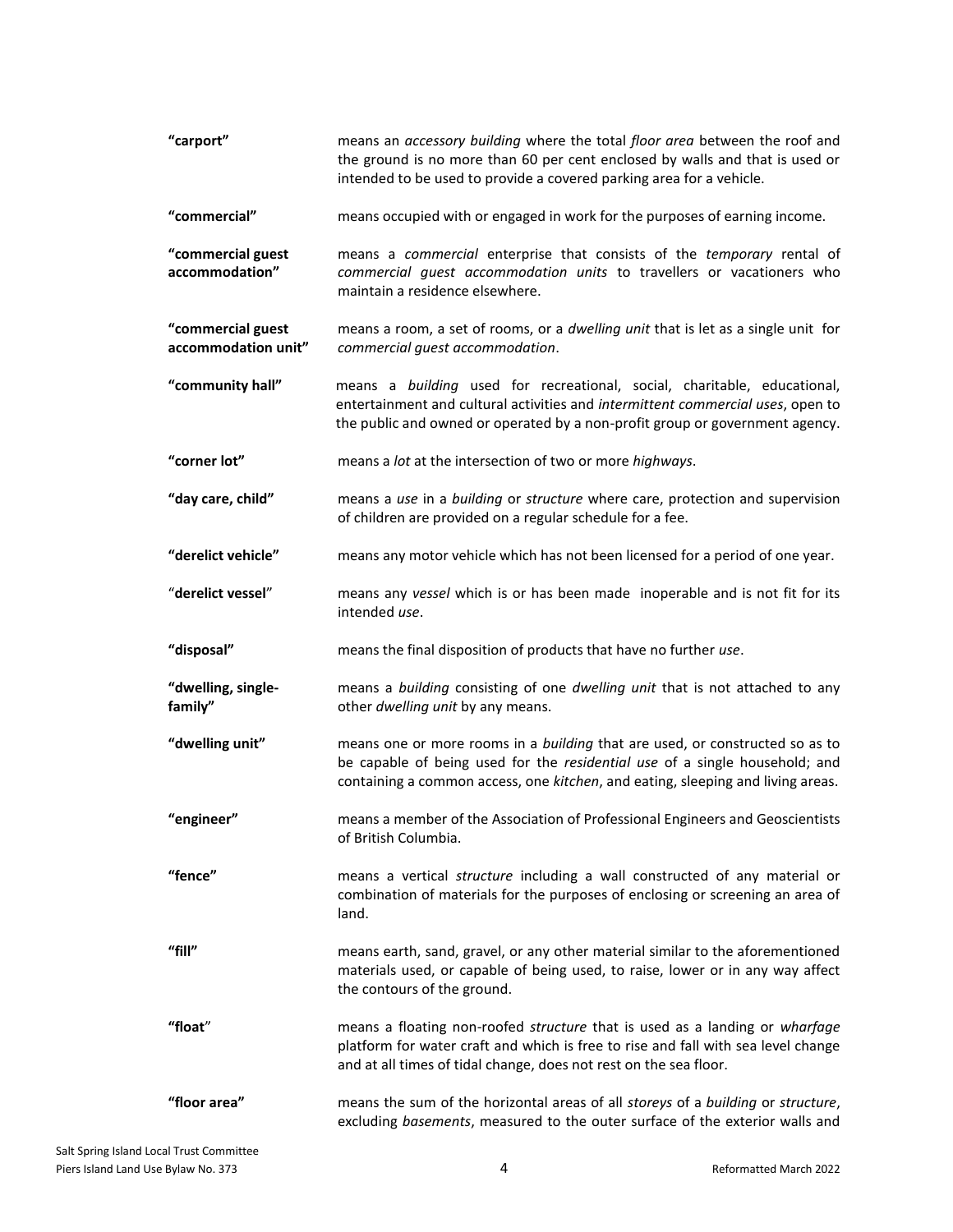|                       | windows minus the average thickness of the walls; for this purpose all areas of<br>a building having a floor and a ceiling at least 1.8 m apart constitute a storey<br>and the horizontal area of all structures where more than 60 per cent of the<br>area between the roof and the floor is enclosed by walls and windows shall be<br>included in the calculation of floor area. Notwithstanding this definition the<br>entire area below the roof of a carport shall be included in the calculation of<br>floor area. |
|-----------------------|--------------------------------------------------------------------------------------------------------------------------------------------------------------------------------------------------------------------------------------------------------------------------------------------------------------------------------------------------------------------------------------------------------------------------------------------------------------------------------------------------------------------------|
| "frontage"            | means the length of a lot boundary that abuts a highway or an access route in<br>a bare land strata plan, but excludes the length of a lot boundary that abuts a<br>lane or a walkway.                                                                                                                                                                                                                                                                                                                                   |
| "grade"               | means the average elevation of the ground at a distance of 2 metres from a<br>building or structure determined by averaging the finished elevations at the<br>midpoints of all the exterior walls.                                                                                                                                                                                                                                                                                                                       |
| "height"              | means the vertical distance to the highest point of a building or structure<br>measured from grade or in the case of a wharf or other structure over the sea,<br>measured from the elevation at the natural boundary of the sea.                                                                                                                                                                                                                                                                                         |
| "highway"             | means a publicly owned street, road, lane, bridge, viaduct, and any other way<br>open to the use of the general population, but does not include a private right-<br>of-way on a private lot.                                                                                                                                                                                                                                                                                                                            |
| "home-based business" | means a commercial use that is accessory to a residential use on a lot.                                                                                                                                                                                                                                                                                                                                                                                                                                                  |
| "indoor"              | means located or carried on within a fully enclosed building.                                                                                                                                                                                                                                                                                                                                                                                                                                                            |
| "industrial vehicle"  | means a vehicle licensed under Section 9 or 10 of the Motor Vehicle Act.                                                                                                                                                                                                                                                                                                                                                                                                                                                 |
| "intermittent"        | means, in relation to a period of occupancy or use by any particular individual,<br>organization or enterprise: starting and stopping for irregular periods.                                                                                                                                                                                                                                                                                                                                                             |
| "kitchen"             | means a room or area of a room that is equipped, used and intended to be<br>used for residential activities related to the storage, preparation, and heating<br>of food for a single household.                                                                                                                                                                                                                                                                                                                          |
| "landscape screen"    | means a visually opaque and continuous evergreen hedge, berm or<br>combination thereof.                                                                                                                                                                                                                                                                                                                                                                                                                                  |
| " $lot"$              | means the smallest unit as shown on the records of the Land Title Office in<br>which land is held or into which it is subdivided whether under the Land Title<br>Act or the Bare Land Strata Regulations under the Strata Property Act.                                                                                                                                                                                                                                                                                  |
| "lot area"            | means the area of the horizontal plane of a lot bounded by the vertical planes<br>through the front, side and rear lot lines of any lot.                                                                                                                                                                                                                                                                                                                                                                                 |
| "lot coverage"        | means the total area on the horizontal plane of those portions of a lot that are<br>covered by buildings or structures divided by the area of the lot and expressed<br>as a percentage, and for this purpose, the area of a lot that is covered by a<br>roofed building or structure is measured to the outer surface of the exterior<br>walls and windows minus the average thickness of the walls, or in the case of<br>roofed structures without walls it is measured to the edge of the eaves.                       |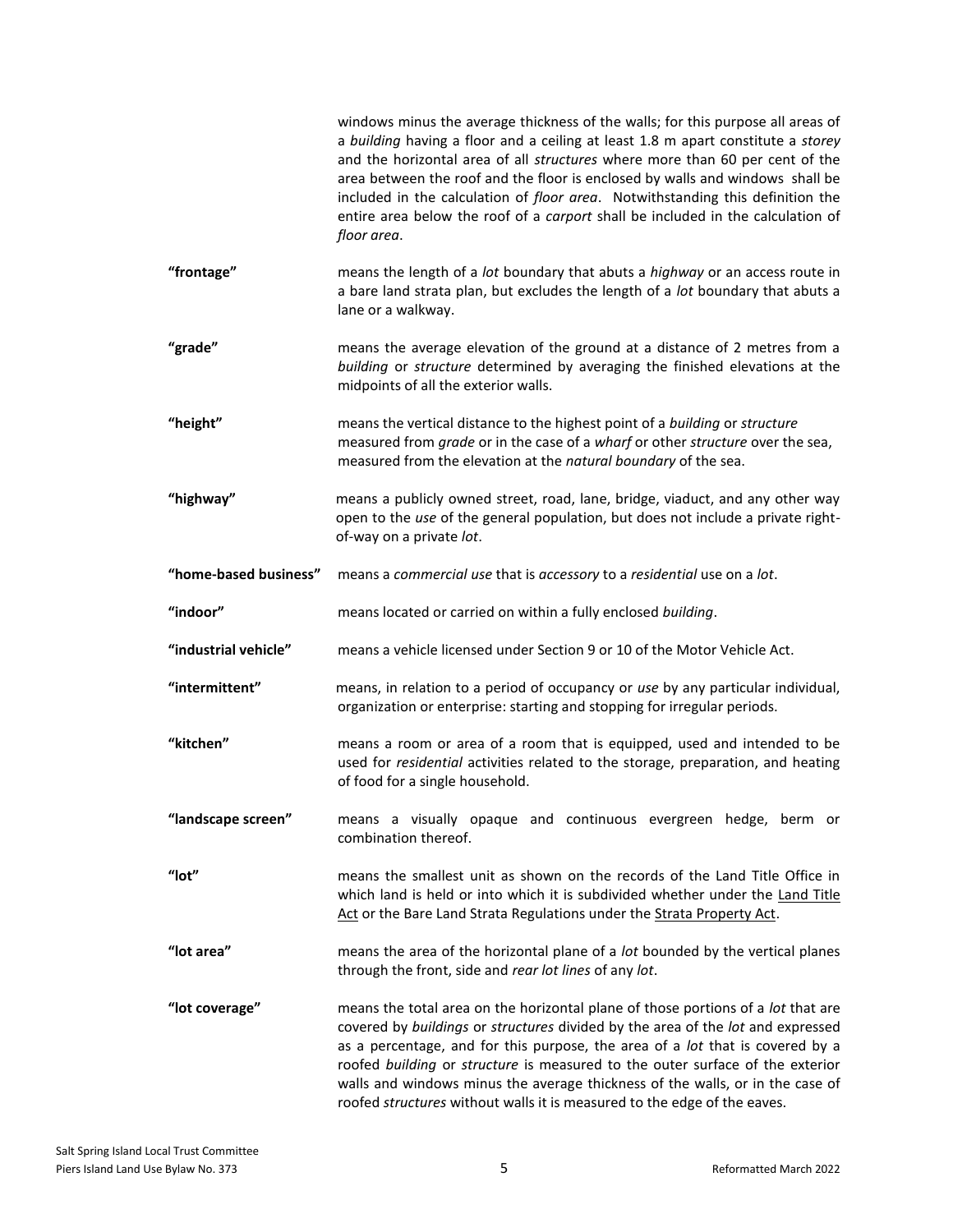| "lot depth"              | means the horizontal distance between the front lot line and the rear lot line<br>and where these are not parallel, lot depth is the length of a line joining the<br>mid points of the front lot line and rear lot line. |                                                                                                                                                                                                                                                                                                                                                                                                                                                                       |
|--------------------------|--------------------------------------------------------------------------------------------------------------------------------------------------------------------------------------------------------------------------|-----------------------------------------------------------------------------------------------------------------------------------------------------------------------------------------------------------------------------------------------------------------------------------------------------------------------------------------------------------------------------------------------------------------------------------------------------------------------|
| "lot line"               |                                                                                                                                                                                                                          | means the boundary of a lot; and                                                                                                                                                                                                                                                                                                                                                                                                                                      |
| "exterior side lot line" |                                                                                                                                                                                                                          | means a lot line that is not a front or rear lot line and that is<br>common to the lot and an abutting highway or an access route<br>in a bare land strata plan;                                                                                                                                                                                                                                                                                                      |
| "front lot line"         |                                                                                                                                                                                                                          | means the lot line common to the lot and an abutting<br>highway, or an abutting access route in a bare land strata<br>plan; and where there are two or more such lot lines, the<br>shortest line (other than corner cuts) is deemed the front lot<br>line; in the case of a panhandle lot, the line that is generally<br>parallel to the access road or highway and perpendicular to<br>the lot lines that form the access strip is considered the front<br>lot line: |
| "interior side lot line" |                                                                                                                                                                                                                          | means a lot line that is not a front, rear or exterior side lot line;<br>and                                                                                                                                                                                                                                                                                                                                                                                          |
| "rear lot line"          |                                                                                                                                                                                                                          | means the lot line that most closely parallels and is most<br>distant from the front lot line, and where the rear portion of a<br>lot is bounded by intersecting side lot lines the point of<br>intersection is deemed the rear lot line.                                                                                                                                                                                                                             |
| "manufactured home"      | location.                                                                                                                                                                                                                | means a dwelling unit that is manufactured in accordance with the Canadian<br>Standards Association C277 Series of Standards, designed and intended for<br>residential occupancy and manufactured either wholly or in part at an offsite                                                                                                                                                                                                                              |
| "mobile home"            |                                                                                                                                                                                                                          | means a transportable, single or multiple section dwelling unit conforming to<br>the Canadian Standards Association Z240 Series of Standards at time of<br>manufacture, and designed and intended for residential occupancy and set up<br>in accordance with required factory installation details.                                                                                                                                                                   |
| "moorage"                |                                                                                                                                                                                                                          | means the tying of a boat to a buoy, float or similar object that is in turn<br>anchored to the bed of the sea.                                                                                                                                                                                                                                                                                                                                                       |
| "natural boundary"       | vegetation and soil.                                                                                                                                                                                                     | means the visible high water mark of the sea, a lake, a stream or other water<br>body where the presence and action of water are so common and usual and so<br>long continued in all ordinary years as to mark upon the soil or rock of the bed<br>of the water body a character distinct from that of the bank in respect to the                                                                                                                                     |
| "outdoor"                |                                                                                                                                                                                                                          | means carried on or located outside a fully enclosed building or structure.                                                                                                                                                                                                                                                                                                                                                                                           |
| "park"                   |                                                                                                                                                                                                                          | means an area open to the general population and reserved for outdoor<br>recreational, scenic or conservation purposes.                                                                                                                                                                                                                                                                                                                                               |
| "personal service"       |                                                                                                                                                                                                                          | means a commercial use that is primarily engaged in providing services                                                                                                                                                                                                                                                                                                                                                                                                |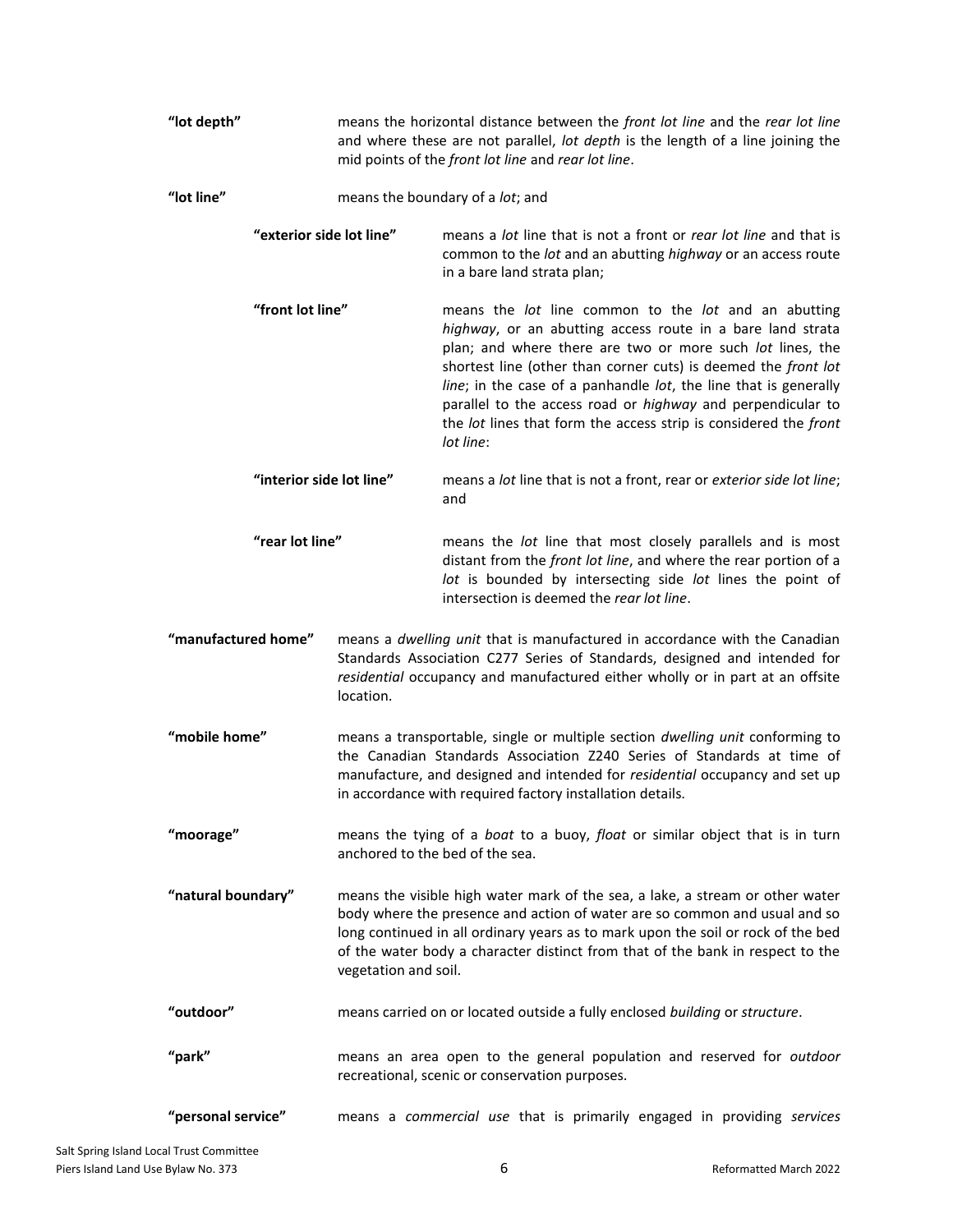involving the care of a person or his or her personal goods or apparel.

- **"personal watercraft"** means a *vessel* less than 3 metres in length that is propelled by machinery, commonly a jet pump, and designed to be operated by a person standing, knelling or sitting on the *vessel*, rather than standing or sitting inside the *vessel*.
- **"poultry"** means all birds or fowl normally raised for food or egg production excluding roosters.
- **"principal"** means, in relation to a *use* conducted or a *building* or *structure* constructed on a *lot*: primary and most important.
- **"public service"** means the *use* of land, *buildings* or *structures* for the maintenance, repair or storage of vehicles, equipment or construction materials that are used solely for the provision, maintenance or repair of *public utilities* or *highways*, and for emergency response facilities that are operated for the benefit of the general population of the island on which it is located.
- **"public utilities"** means a *use* of land, or of *unoccupied* works and *structures* such as pipes, wires, poles or towers, for the provision of electricity, gas, water, sewage collection, telephone, cablevision or telecommunication *services* to the public of the island on which it is located; or the *use* of land or *unoccupied structures* for navigational aids.
- **"pumphouse"** means an *accessory building* not exceeding 4.5 square metres in *floor area* or 3 metres in *height* and used solely to enclose pumping equipment, valves, pipes and water treatment equipment associated with a well or another source of water; or with sewage pumping facilities.
- **"recreation, active"** means recreation that is of a formal nature, often performed with specific people or teams, requires specialized equipment or prescribed places, sites or fields, but excludes recreation that primarily involves the *use* of a power-driven conveyance.
- **"recreation, passive"** means recreation that is of an informal nature, performed by individuals or informal groups of individuals and usually requires little or no specialized equipment, places, sites or fields, but excludes recreation that primarily involves the *use* of a power-driven conveyance.
- **"residential"** means used for the domicile and home life of a person or persons.
- **"screen"** means a visually opaque and continuous fence, wall, evergreen hedge, berm or combination thereof at least 1.8 metres (6 ft.) high and which is broken only by an access driveway or sidewalk.
- **"service"** means a *use* that primarily is engaged in providing assistance, as opposed to products, to individuals, business, industry, government and other enterprises; and may include personal, business, repair and professional *services*.

**"sign"** means any device or medium including its supporting *structure* visible from any *lot* other than the one on which it is located, or from a *highway* or the sea and which is used to attract attention for advertising, information or identification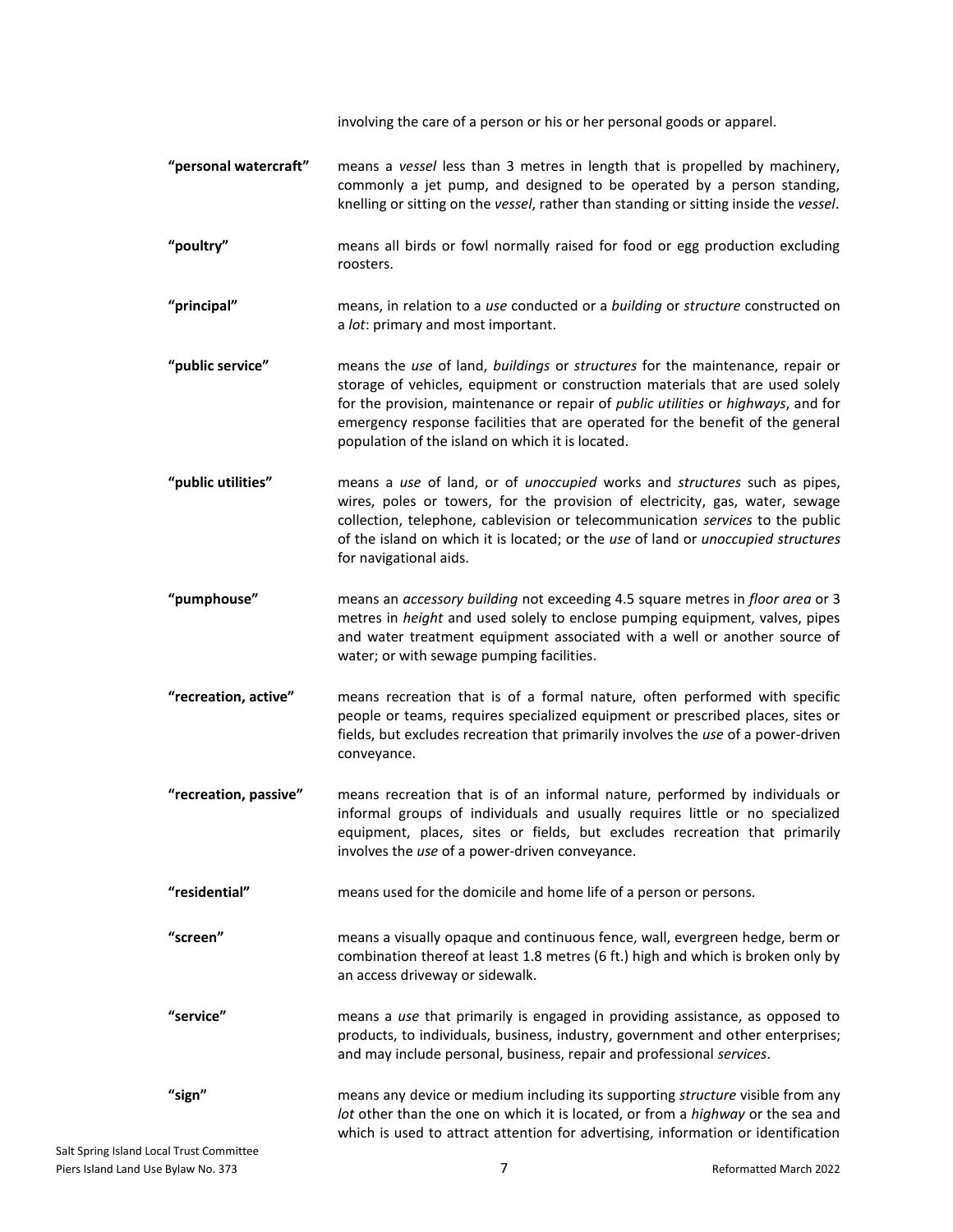purposes.

| "sign area"   | means the entire area within a continuous perimeter, enclosing the extreme<br>limits of sign display, including any frame or border; and for these purposes,<br>the area of a double-faced sign is considered to be the area of one face only.                                                                                                                      |
|---------------|---------------------------------------------------------------------------------------------------------------------------------------------------------------------------------------------------------------------------------------------------------------------------------------------------------------------------------------------------------------------|
| "storey"      | means that portion of a building, with the exception of a basement, included<br>between the surface of any floor and the surface of the floor next above it, or if<br>there is no floor above it, then the space between the floor and the ceiling next<br>above it and including any space where the floor to ceiling height is greater<br>than or equal to 1.8 m. |
| "structure"   | means any material or combination of materials that are constructed for use,<br>occupancy or ornamentation whether installed on, above or below the surface<br>of land or water, but excludes paving.                                                                                                                                                               |
| "subdivision" | means a subdivision as defined in the Land Title Act and a subdivision under the<br><b>Strata Property Act.</b>                                                                                                                                                                                                                                                     |
| "surveyor"    | means a British Columbia Land Surveyor.                                                                                                                                                                                                                                                                                                                             |
| "temporary"   | means, in relation to a period of occupancy or use by any particular individual:<br>not exceeding 45 days in any calendar year, not more than 30 of which may be<br>consecutive.                                                                                                                                                                                    |
| "unoccupied"  | means not used or not intended to be used for the accommodation of humans<br>or animals.                                                                                                                                                                                                                                                                            |
| "use"         | means the purpose or activity for which land or buildings are designed,<br>arranged, or intended or for which land or buildings are occupied or<br>maintained.                                                                                                                                                                                                      |
| "vessel"      | means a craft designed to float on the water, including a boat, a barge, a float<br>home, a float camp or a ship.                                                                                                                                                                                                                                                   |
| "wharf"       | means a structure consisting of a fixed platform extending beyond the natural<br>boundary of the sea over water which is used as a landing or wharfage place<br>for watercraft, including the railings and supporting structure embedded<br>beneath or near the sea.                                                                                                |
| "wharfage"    | means the tying of a boat or other vessel to a wharf, float or dock.                                                                                                                                                                                                                                                                                                |
| "wharf-foot"  | means that portion of a wharf extending upland from the natural boundary of<br>the sea that is provided for access from a wharf to an adjoining upland<br>property.                                                                                                                                                                                                 |
| "zone"        | means a zone established by Part 9 of this Bylaw.                                                                                                                                                                                                                                                                                                                   |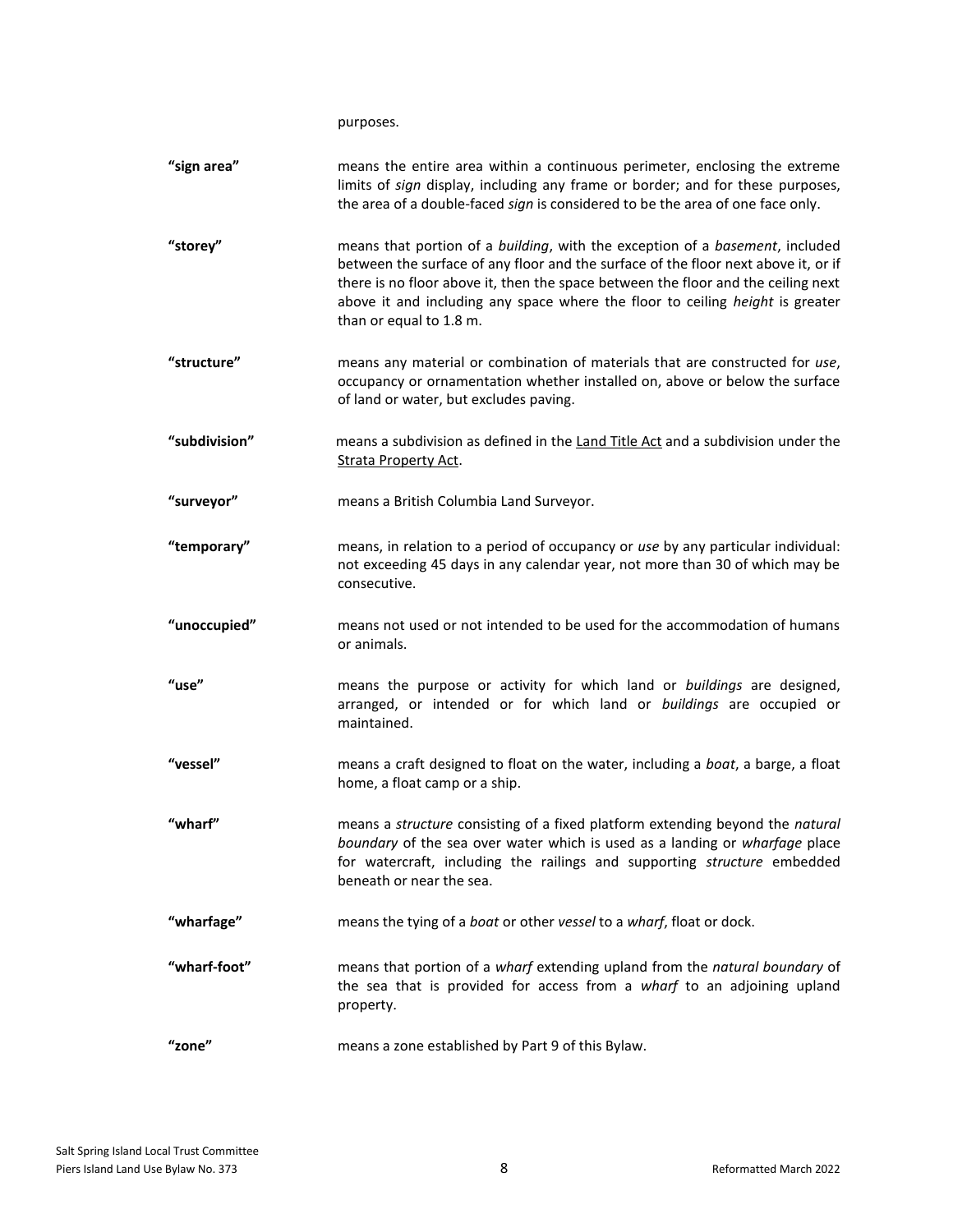### <span id="page-9-0"></span>**1.2 NUMBERING**

1.2.1 In the numbering system used in this Bylaw, the first number indicates parts of the Bylaw; the second indicates Sections; the third indicates Subsections; the forth indicates Articles; and the fifth indicates Clauses as follows:

| 18           | Part       |
|--------------|------------|
| 18.1         | Section    |
| 18.1.1       | Subsection |
| 18.1.1(1)    | Article    |
| 18.1.1(1)(a) | Clause     |

### <span id="page-9-1"></span>**1.3 INFORMATION NOTES**

1.3.1 Where a paragraph or sentence in this Bylaw is written in italics and is preceded by the words "Information Note", the contents of the paragraph or sentence are provided only to assist in understanding of the Bylaw and do not form a part of it.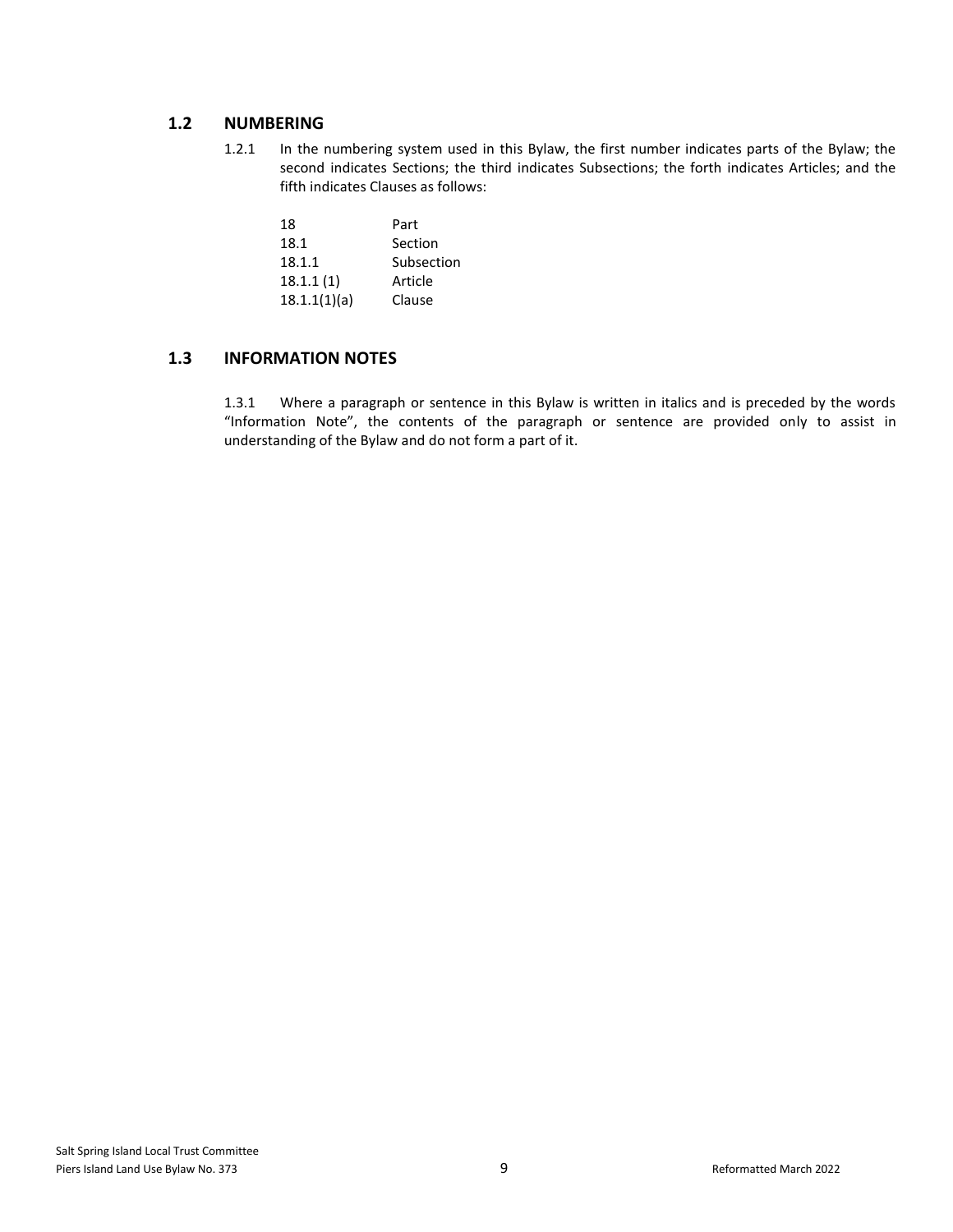### **PART 2 GENERAL PROVISIONS**

### <span id="page-10-1"></span><span id="page-10-0"></span>**2.1 APPLICATION**

2.1.1 The provisions of this Bylaw shall be applicable to Piers Island of the Capital Regional District as defined in Letters Patent and amendments thereto, incorporating the Capital Regional District as shown on Schedule "A" that forms part of this Bylaw.

### <span id="page-10-2"></span>**2.2 COMPLIANCE**

2.2.1 Land or the surface of water that is covered by this bylaw must not be used, land must not be subdivided, *buildings* and *structures* on land or on the surface of water must not be constructed, altered, located or used, and *signs* must not be erected or located on any land except as specifically permitted in this Bylaw.

### <span id="page-10-3"></span>**2.3 CONFLICTING USE OR SITING**

2.3.1 No *building*, *structure*, land or water surface may be used and no *building* or *structure* may be sited in a manner which renders any existing *use*, *building* or *structure* on the same *lot* nonconforming with respect to siting or density.

### <span id="page-10-4"></span>**2.4 VIOLATION**

2.4.1 Any person who does any act or thing or permits any act or thing to be done in contravention of this Bylaw, or who neglects to do or refrains from doing any act or thing which is required to be done by any of the provisions of this Bylaw is deemed to have violated the provisions of this Bylaw.

### <span id="page-10-5"></span>**2.5 PENALTY**

- 2.5.1 Every person who commits an offence against this Bylaw is liable, upon summary conviction, to a fine and penalty not exceeding five thousand dollars and the costs of prosecution.
- 2.5.2 Each day during which an offence against this Bylaw is continued is deemed to constitute a new and separate offence.

### <span id="page-10-6"></span>**2.6 ADMINISTRATION AND ENFORCEMENT**

2.6.1 The Islands Trust Bylaw Investigation Officer or any other person designated by the Salt Spring Island Local Trust Committee to administer this Bylaw is authorized to enter, at any reasonable time upon any *lot* subject to the regulations of this Bylaw, to determine whether the regulations are being observed.

### <span id="page-10-7"></span>**2.7 SEVERABILITY**

2.7.1 If any provision of this Bylaw is for any reason held to be invalid by the decision of any court of competent jurisdiction, the invalid provision must be severed from the Bylaw and the decision must not affect the validity of the remaining portions of this Bylaw.

#### *Information Note:*

*Variances from the regulations of the Land Use Bylaw*

*Under the Local Government Act, procedures are available to property owners to seek relief from the provisions of this Bylaw by making applications to the Islands Trust. For additional information, please contact the Islands Trust.*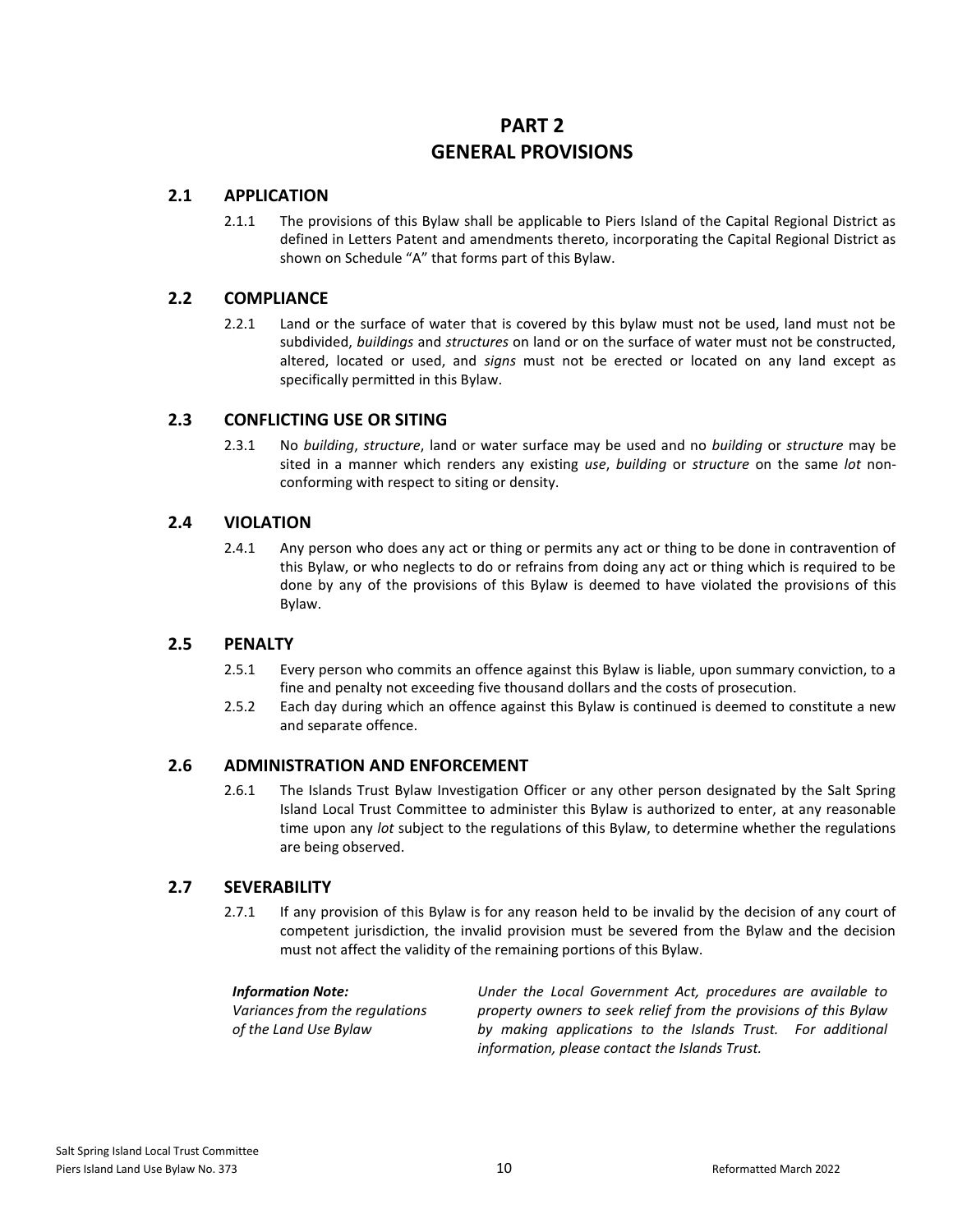### **PART 3 GENERAL REGULATIONS (USES, BUILDINGS AND STRUCTURES)**

#### <span id="page-11-1"></span><span id="page-11-0"></span>**3.1 USES PERMITTED IN ALL ZONES**

- 3.1.1 The following *uses* are permitted in every *zone*:
	- (1) *public utilities*
	- (2) approved navigational aids
	- (3) *uses*, *buildings* and *structures accessory* to a *principal use* on the same *lot* that is permitted by this Bylaw
	- *(4) passive outdoor recreation*

#### <span id="page-11-2"></span>**3.2 USES PROHIBITED IN ALL ZONES**

- 3.2.1 The following *uses*, *buildings* and *structures* are prohibited in every *zone*:
	- (1) *commercial* heliports and helipads other than those used for emergency landing or evacuation;
	- (2) *disposal* of any waste matter on land or in marine areas, except such waste matter as may lawfully be discharged under the Sewage Disposal Regulation, the Agricultural Waste Control Regulation or the Waste Management Act;
	- (3) storage of special wastes, as defined in the Waste Management Act.

*Information Note: The storage and handling of any waste must comply with applicable regulations under the Waste Management Act.*

- (5) storage or *disposal* of wastes on any land, if the wastes did not originate on the island;
- (6) *use* of a *lot*, *boat* launching ramp, marina, *wharf* or *float* for the rental, sales, *moorage*, *wharfage* or launching of *personal watercraft*; and
- (7) the *use* of an anchored, moored or docked *vessel* as a *dwelling unit*.

### <span id="page-11-3"></span>**3.3 HEIGHT OF BUILDINGS AND STRUCTURES**

- 3.3.1 Unless otherwise specified, the maximum *height* of a *building* or *structure* is 7.5 metres, provided that not more than two *storeys* are permitted in any *building* or *structure*.
- 3.3.2 The maximum *height* of any *accessory building* or *structure* is 4.6 metres on any *lot*.
- 3.3.3 The *height* restrictions for *buildings* and *structures* set out in this Section do not apply to a retaining wall, telecommunication antenna, chimney stack, mechanical equipment, flag pole, lightning pole, navigational equipment, headframe on a *wharf*, *wharf-foot*, fire hose tower, fire alarm tower and water tower provided that the *lot coverage* of such *structures* does not exceed 1 per cent or, if it is located on a *building*, the *structure* does not occupy more than 10 per cent of the roof area of the *building*.
- 3.3.4 Where a *structure* is floating on the surface of a water body, *height* is to be determined by measuring from the water surface.
- 3.3.5 Where a *structure* is located over a water body, but imbedded in the land beneath the water body, *height* is to be determined by measuring from the elevation at the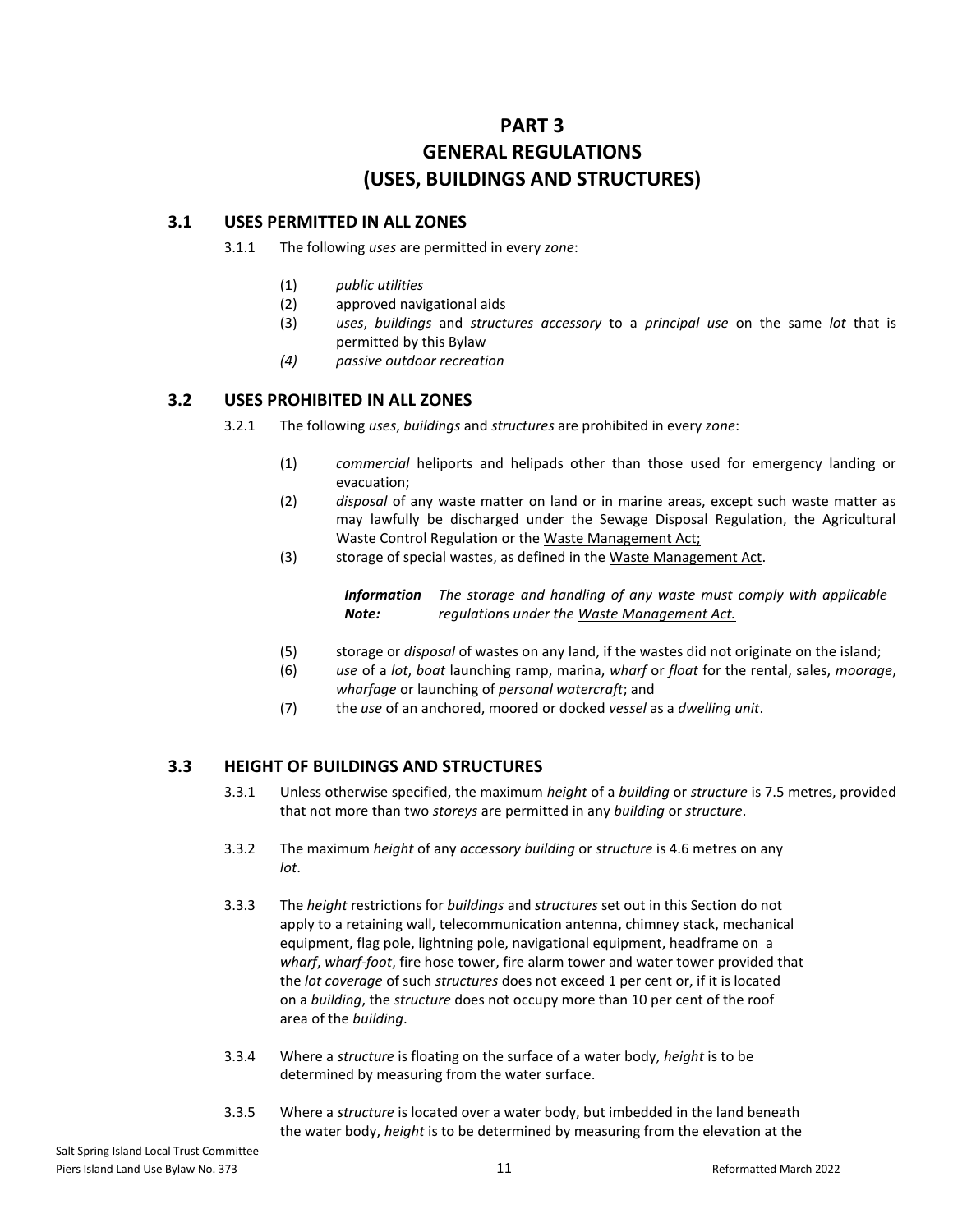*natural boundary* of the water body.

### <span id="page-12-0"></span>**3.4 OUTDOOR STORAGE**

- 3.4.1 Storage of Vehicles and Vessels No parcel of land shall be used for the wrecking or storage of one or more derelict vehicles or *vessels*, except that such vehicles or *vessels* may be stored inside a *building* or otherwise *screened* from view by an opaque *fence* or *landscape screen*.
- 3.4.2 Storage of Materials and Goods The *outdoor* storage of equipment, goods and materials *accessory* to the *residential use* of a parcel shall be permitted except that such storage shall not exceed 5 per cent of the total *lot area* of the parcel. No parcel of land shall be used for the storage of goods or materials that are not *accessory* to the *residential use* of the parcel.

### <span id="page-12-1"></span>**3.5 DWELLING UNITS**

- 3.5.1 Unless otherwise specified, no more than one *dwelling unit* is permitted per *lot*.
- 3.5.2 *Dwelling units* are to be used only as a permanent or seasonal residence and no *dwelling unit* may be occupied or otherwise used for *commercial guest accommodation*.

### <span id="page-12-2"></span>**3.6 ACCESSORY BUILDINGS AND STRUCTURES**

- 3.6.1 Before occupation of a *principal building* or *structure* on a *lot*, the *use* of all *accessory buildings* and *structures* on the *lot* must comply with the regulations of this Bylaw.
- 3.6.2 Except where specifically permitted by this Bylaw, an *accessory building* or *structure* may not be used for *residential* or guest accommodation *use*.
- 3.6.3 No *accessory building* except an *auxiliary guest cottage* may contain a shower enclosure, a bathtub, a *kitchen*, or more than three separate rooms except that a sauna *building* or pool house may contain a shower enclosure.
- 3.6.4 With the exception of an *auxiliary guest cottage* and *accessory buildings* and *structures* in the Community and Recreation (CR) Zone, the total *floor area* of all *accessory buildings* and *structures* on a *lot* must not exceed 37 square metres.
- 3.6.5 No *accessory building* may be located within 3 metres of another *building* on the *lot*.

### <span id="page-12-3"></span>**3.7 HOME-BASED BUSINESSES**

- 3.7.1 *Home-based businesses* are *accessory* to *residential use* of a *lot* and must be carried out *indoors*  within a permitted *dwelling unit*, *auxiliary guest cottage* or other fully enclosed *accessory building*.
- 3.7.2 The total *floor area* used for *home-based business use* on any *lot* must not exceed 30 per cent of the total *floor area* of the *principal dwelling unit* on the *lot*, up to a maximum of 50 square metres.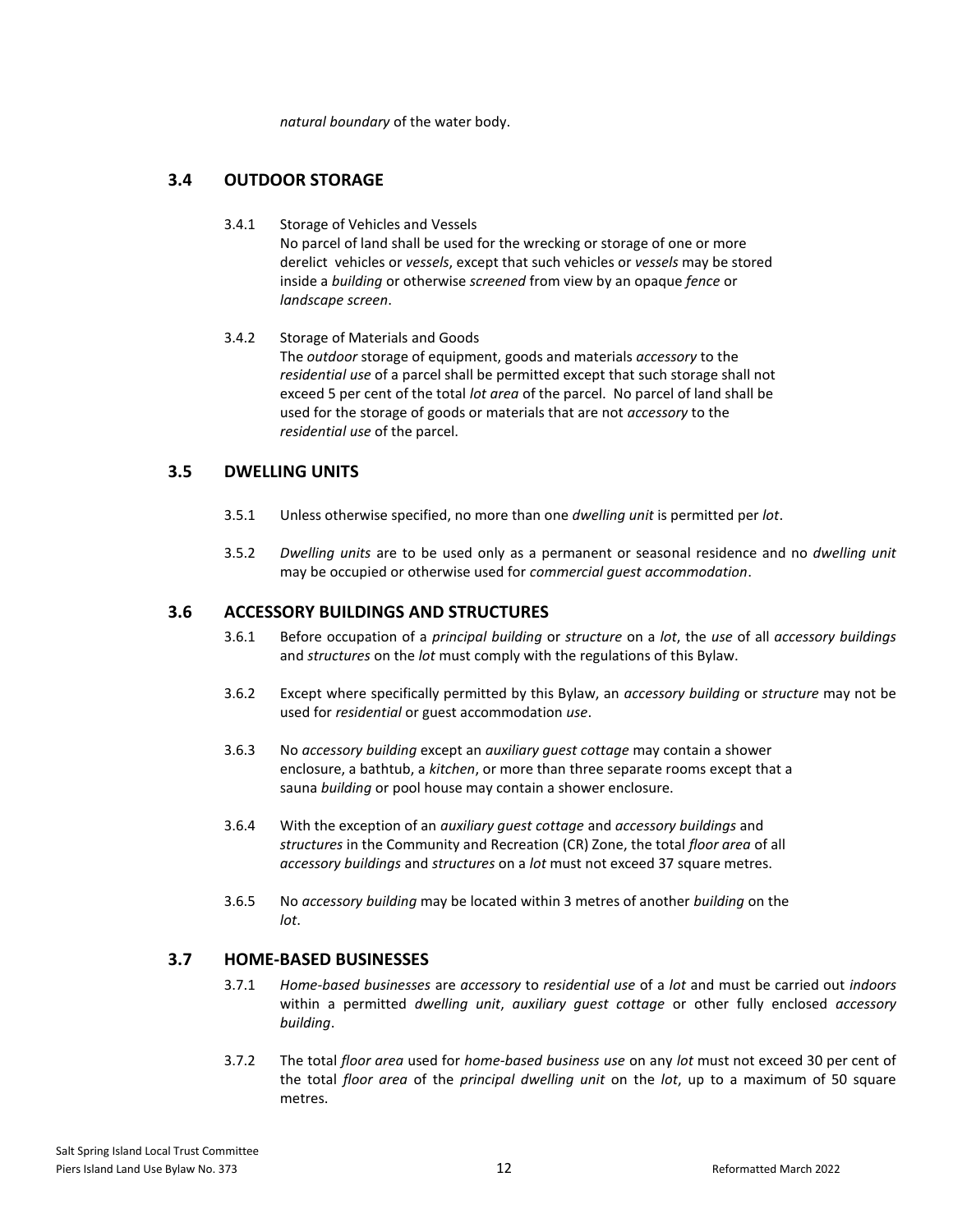- 3.7.3 A *home-based business* must be operated by a person residing on the premises on which the *home-based business* is conducted. Not more than one person (or one full-time equivalency) not residing on the premises may be employed in *home-based business uses* on any *lot*.
- 3.7.4 There must be no exterior indication of the existence of the *home-based business*, either by stored materials, parking, displays, lighting or by any other variation from the customary *residential* character of the *lot*, *dwelling unit*, *auxiliary guest cottage* or *accessory building*, with the exception of *signs* permitted by this Bylaw. Parking spaces, where required for *home-based businesses*, must be located on the *lot* where the *home-based business* is located, be visually *screened* from neighbouring properties and the road, and be located at least 3 m from any side *lot* line and 7.5 m from the *rear lot line* and the *front lot line*.
- 3.7.5 No person shall carry on any activity from a *home-based business* which will create any vibration, noise, heat, glare, odour or electrical interference which is detectable from outside the premises or which will discharge smoke, fumes or any toxic or other noxious matter into the atmosphere or create noise that exceeds 40 dB beyond the *lot* on which the *home-based business* takes place.
- 3.7.6 Only the following occupations may be conducted as a *home-based business*:
	- (a) Production of arts, crafts, music, fabric items, jewellery, food and drink items and other comparable products.
	- (b) Sales of products produced on the same *lot*.
	- (c) Sales of products manufactured elsewhere, provided persons employed in the *homebased business* carry out all distribution of such products off-site.
	- (d) Instructional classes in personal skills including art, music, and exercise.
	- (e) *Personal services* and the sale of products *accessory* to *personal services*, provided that not more than 5 square metres of *floor area* may be used for the storage and display of such products, if they have not been produced on the same *lot*.
	- (f) Repair of small appliances, electronic equipment, instruments, furniture and bicycles.
	- (g) Business and professional offices.
	- (h) Cabinet making, furniture making, upholstery and picture framing.
	- (i) *Boat building* and repair contained within a *building* approved for that purpose under the *building* code.

### <span id="page-13-0"></span>**3.8 AUXILIARY GUEST COTTAGES**

- 3.8.1 The *floor area* of an *auxiliary guest cottage* shall not exceed 37 square metres.
- 3.8.2 An *auxiliary guest cottage* is to be physically detached from any other *building* or *structure*.
- 3.8.3 An *auxiliary guest cottage* may only be used for *temporary* occupation by a person or persons having a permanent residence elsewhere and using the cottage for recreational or vacation purposes and no *auxiliary guest cottage* may be occupied or otherwise used for *commercial guest accommodation*.
- 3.8.4 An *auxiliary guest cottage* may be a *mobile home* or a *manufactured home*.

### **3.9 USE OF WATER SURFACES**

3.9.1 No *building* or *structure* located over the surface of the sea may be used as a dwelling or for the *wharfage* of a *vessel* used as a dwelling, except this restriction does not apply to *temporary wharfage* of transient *boats*.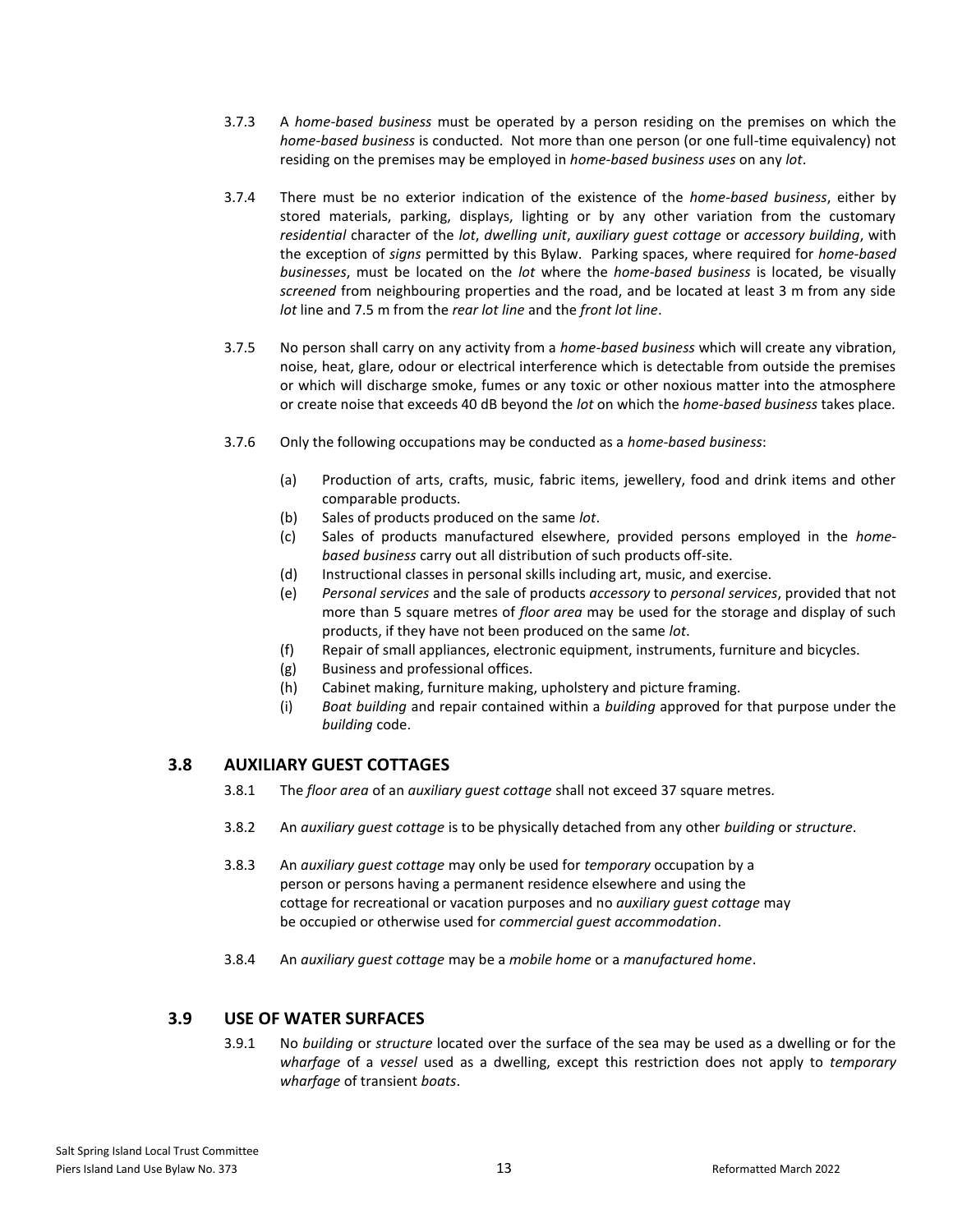### **PART 4 GENERAL REGULATIONS (SITING)**

### <span id="page-14-1"></span><span id="page-14-0"></span>**4.1 SETBACKS FOR ACCESSORY BUILDINGS**

4.1.1 No *accessory building* with the exception of a *carport* may be located within 3 m of another *building* on a *lot*. For the purposes of this regulation, the distance between *buildings* is to be measured between their closest points, including any structural features such as raised decks or stairs which are physically attached to the exterior walls or that function as a part of any *building*.

### <span id="page-14-2"></span>**4.2 SETBACKS FROM LOT LINES**

- 4.2.1 Unless otherwise specified, no *building* or *structure* except a *fence*, *pumphouse*, *wharf-foot*, stairs, public utility *structure* or underground utility may be constructed within the following setbacks from *lot* lines
	- (1) Setback from *front lot line* 7.5 m
	- (2) Setback from *rear lot line* 7.5 m
	- (3) Setback from *interior side lot line* 3.0 m
	- (4) Setback from *exterior side lot line* 4.5 m;
- 4.2.2 Despite Subsection 4.3.1, where a *structure* was built prior to June 28, 1972, but now lies within a required setback from a *lot* line, its siting will be considered to be in conformance with the siting requirements of Section 4.3.1 of this bylaw.
- 4.2.3 The minimum setbacks for a drinking and feeding trough, area for the storage of agricultural waste or a confined livestock shall be as follows:
	- (1) Setback from *front lot line* 23 m
	- (2) Setback from *rear lot line* 23 m
	- (3) Setback from *interior side lot line* 7.5 m
	- (4) Setback from *exterior side lot line* 7.5 m

### <span id="page-14-3"></span>**4.3 SETBACKS FROM THE SEA – BUILDINGS AND STRUCTURES**

- 4.3.1 No *building* or *structure* except a *fence*, *wharf-foot* or stairs may be sited within 7.5 metres of the *natural boundary* of the sea. If the land is lower than 3.0 metres vertical elevation above the *natural boundary* of the sea, the minimum setback shall be 15.0 metres.
- 4.3.2 No *fill* used to support a *building* or *structure* may be placed within the distances set out in Subsection 4.3.1.
- 4.3.3 The underside of the floor system of any portion of a *building* used for habitation, or for the storage of goods damageable by floodwaters, must be at least 1.5 m higher in vertical elevation than the elevation at the *natural boundary* of any waterbody that lies within 30 m of the *building*.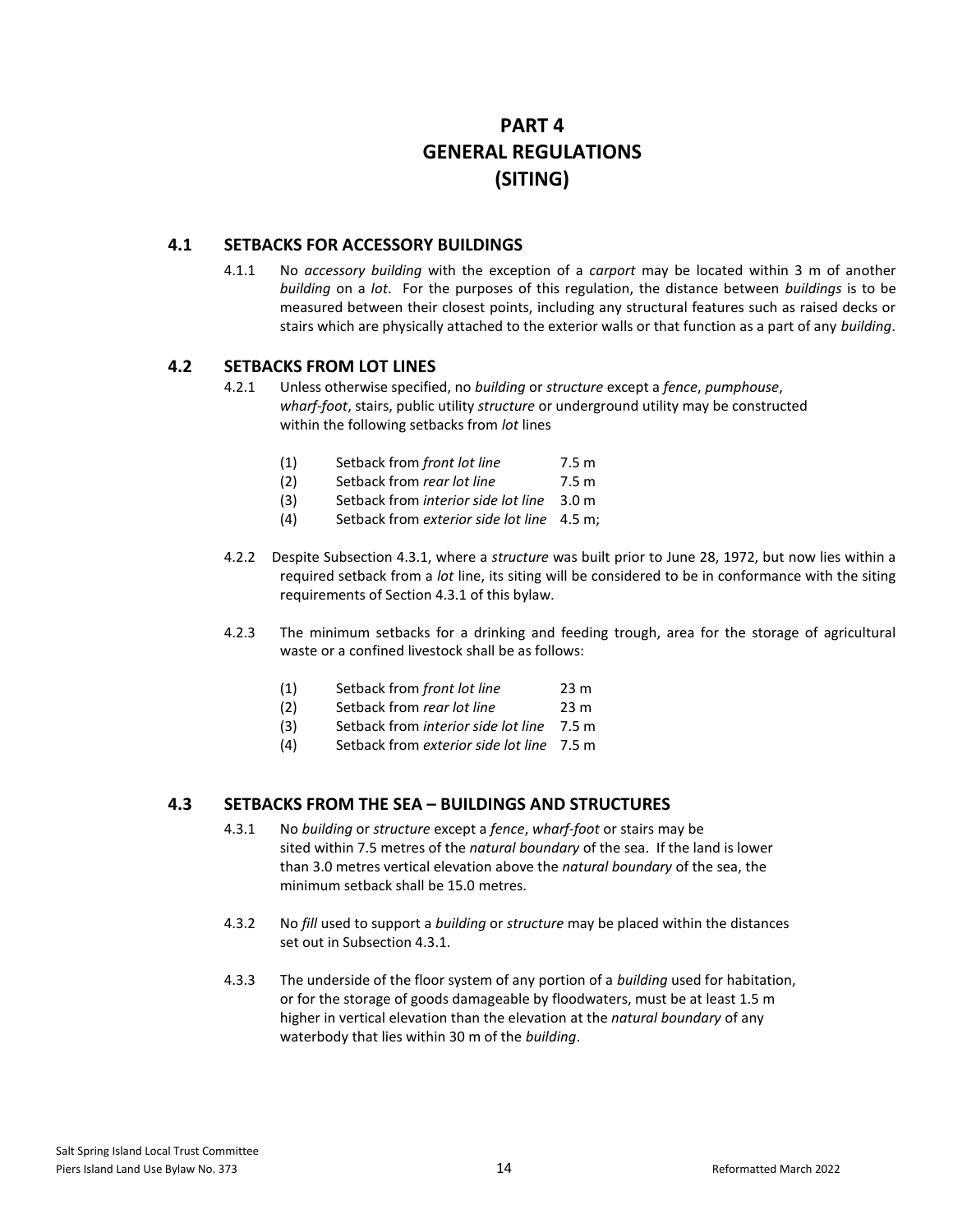### <span id="page-15-0"></span>**4.4 SETBACKS FROM THE SEA - SEWAGE DISPOSAL FIELDS**

- 4.4.1 No sewage *disposal* field or septage pit may be located within 16.5 m of the *natural boundary* of the sea.
- *Information Note: Where sewage disposal fields and septic pits were legally sited prior to the adoption of this bylaw, this bylaw would not limit the owner's ability to use, maintain and alter the facilities in place, provided that maintenance and alterations do not cause them to be any closer to the natural boundary of a water body than they already are. However, the Medical Health Officer of the Capital Health Region may impose conditions to ensure proper functioning of sewage disposal facilities.*

### <span id="page-15-1"></span>**4.5 MEASUREMENTS OF SETBACKS FOR BUILDINGS AND STRUCTURES**

- 4.5.1 All setbacks of *buildings* and *structures* must be measured on a horizontal plane from the *building* or *structure* to the *natural boundary*, *lot* line or other point specified in this Bylaw.
- 4.5.2 The following features may project into all required setback areas, except that no features are permitted within the required setback from the *natural boundary* of the sea;
	- (1) chimneys, cornices, gutters, pilasters, sills, bay windows or ornamental features, provided that they do not project more than 0.6 metres into the required setback area;
	- (2) eaves, sunlight control projections, canopies, balconies, decks and porches, provided that they do not project more than 1.3 metres into the required setback area for a front, rear or *exterior side lot line*, or more than 0.6 metres into the required setback area for an *interior side lot line*.; and
	- (3) steps provided that they do not project more than 2.5 metres into the required setback area.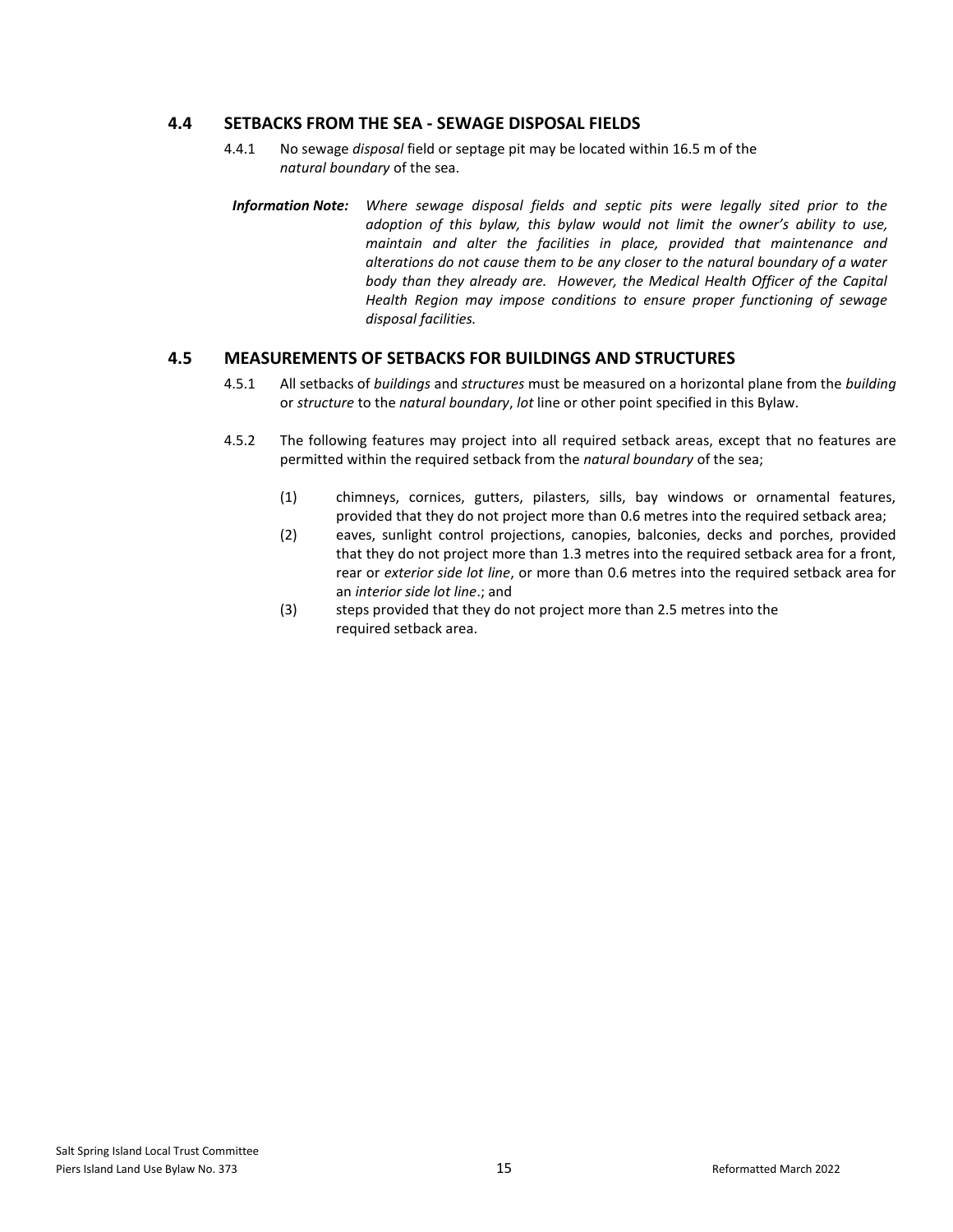### **PART 5 GENERAL REGULATIONS (SUBDIVISION)**

### <span id="page-16-1"></span><span id="page-16-0"></span>**5.1 FEE SIMPLE. STRATA TITLE AND BUILDING STRATA SUBDIVISIONS**

5.1.1 *Subdivision* applications must comply with the regulations for minimum *lot area* and minimum *service* levels set out in Part 5 of this Bylaw.

### **5.2 MINIMUM LOT AREA AND SERVICING REQUIREMENTS**

5.2.1 The following regulations apply to the *subdivision* of land under the Land Title Act or the Strata Property Act for the Residential (R), Rural Residential (RR), Community and Recreation (CR) and Park and Reserve (PR) Zones indicated.

|                                                                                                                                                                                                               | R   | <b>RR</b> | <b>CR</b> | РR |
|---------------------------------------------------------------------------------------------------------------------------------------------------------------------------------------------------------------|-----|-----------|-----------|----|
| Lot Areas and Minimum Service Levels                                                                                                                                                                          |     |           |           |    |
| Minimum area of an individual lot that may be created<br>through subdivision, provided each lot has an individual<br>on-site sewage treatment system and connection to a<br>community water supply (hectares) | 0.5 | 0.8       | 60        | 60 |

### **5.3 BOUNDARY ADJUSTMENTS**

- 5.3.1 The *Approving Officer* must not approve a boundary adjustment that would increase the area of any *lot* to the point where the new *lots* created could be subdivided into more *lots* than would be permitted under this Bylaw without the boundary adjustment.
- 5.3.2 The *Approving Officer* must not approve a boundary adjustment where one of the *lots* subject to adjustment is of such an area or shape that it does not have a useable *building* envelope that is at least 7.5 metres in width and 7.5 metres in depth, given the applicable *lot* line setbacks.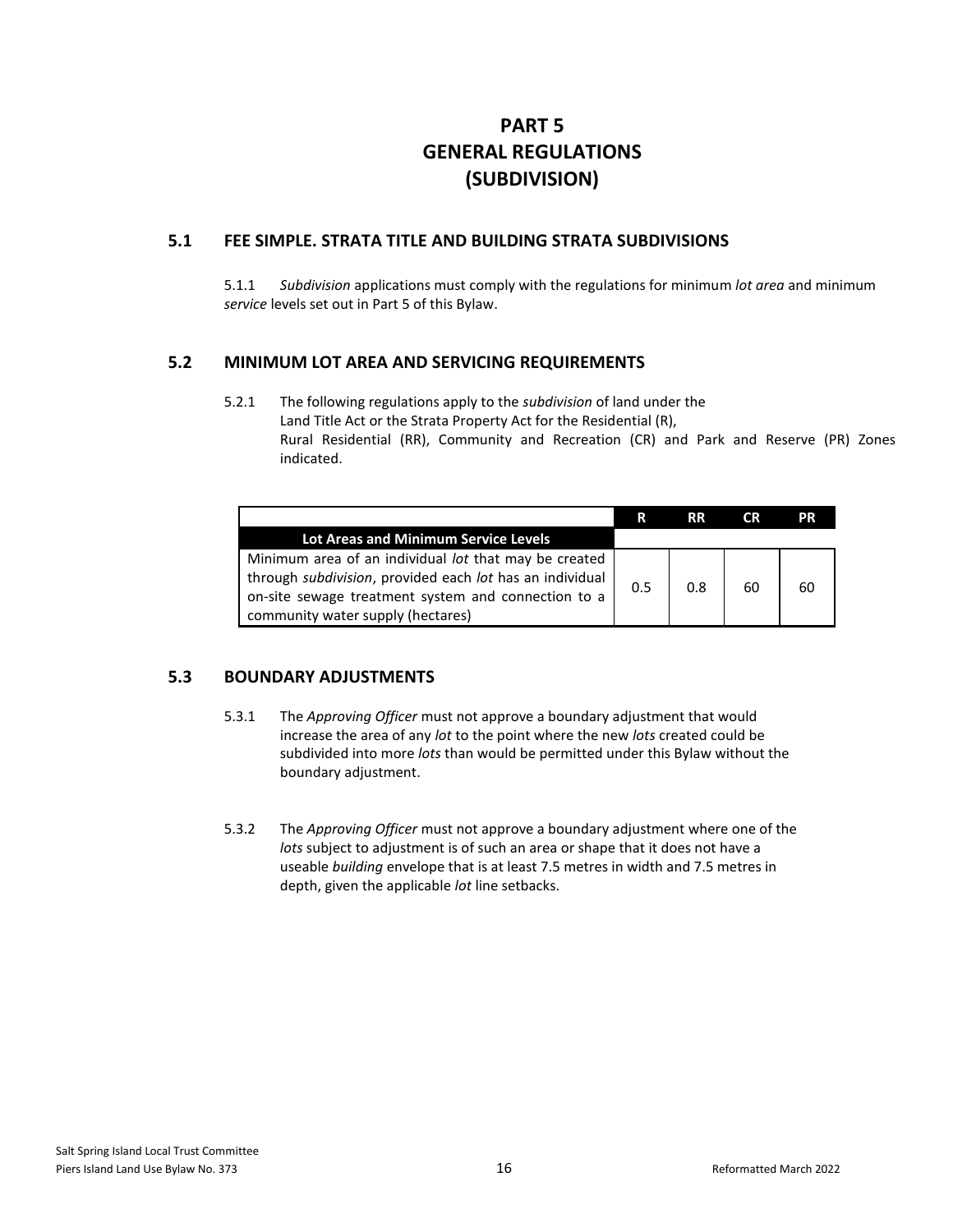## **PART 6 SIGN REGULATIONS**

### <span id="page-17-1"></span><span id="page-17-0"></span>**6.1 STANDARDS FOR SIGNS**

- 6.1.1 Every *sign* permanently positioned on any *lot* or affixed to the outside of any *structure* must comply with the provisions pertaining to number of *signs* and maximum total *sign area* set out in Table 2 for the *zone* in which the *sign* is placed.
- 6.1.2 *Signs* must be located on the *lot* occupied by the *use* to which they refer and shall be restricted to:
	- (1) Nameplates of persons resident on a property.
	- (2) *Signs* erected for public safety or information.
	- (3) Notification of a home based business on the *lot*.
- 6.1.3 Any *sign* that refers or directs attention to a business or *service* that is no longer in operation must be removed within 30 days after the operation of the business or *service* ends.
- 6.1.4 Any *sign* that has moving parts or that is lighted, animated or flashing to give the appearance of movement; and any noise-making *sign*, is prohibited.
- 6.1.5 No illuminated *signs* are permitted.
- 6.1.6 Double-faced *signs* are to be constructed so that the perimeters of both faces are congruent and are parallel and not more than 4 cm apart.
- 6.1.7 Nothing in this Bylaw prohibits the erection of a *sign* by an agency of government for purposes of public health, safety or direction, or by a candidate in a local, provincial, or federal election, during the period prior to the election.

|                                         | <b>TABLE 2 - SIGN REGULATIONS</b>                                    |                                |
|-----------------------------------------|----------------------------------------------------------------------|--------------------------------|
| <b>ZONE</b>                             | <b>MAXIMUM NUMBER OF SIGNS</b><br><b>PER</b><br><b>PRINCIPAL USE</b> | <b>MAXIMUM TOTAL SIGN AREA</b> |
| Residential<br><b>Rural Residential</b> | 1                                                                    | 0.4 square metre<br>per lot    |
| Community and Recreation                | 2                                                                    | 1.8 square metres per use      |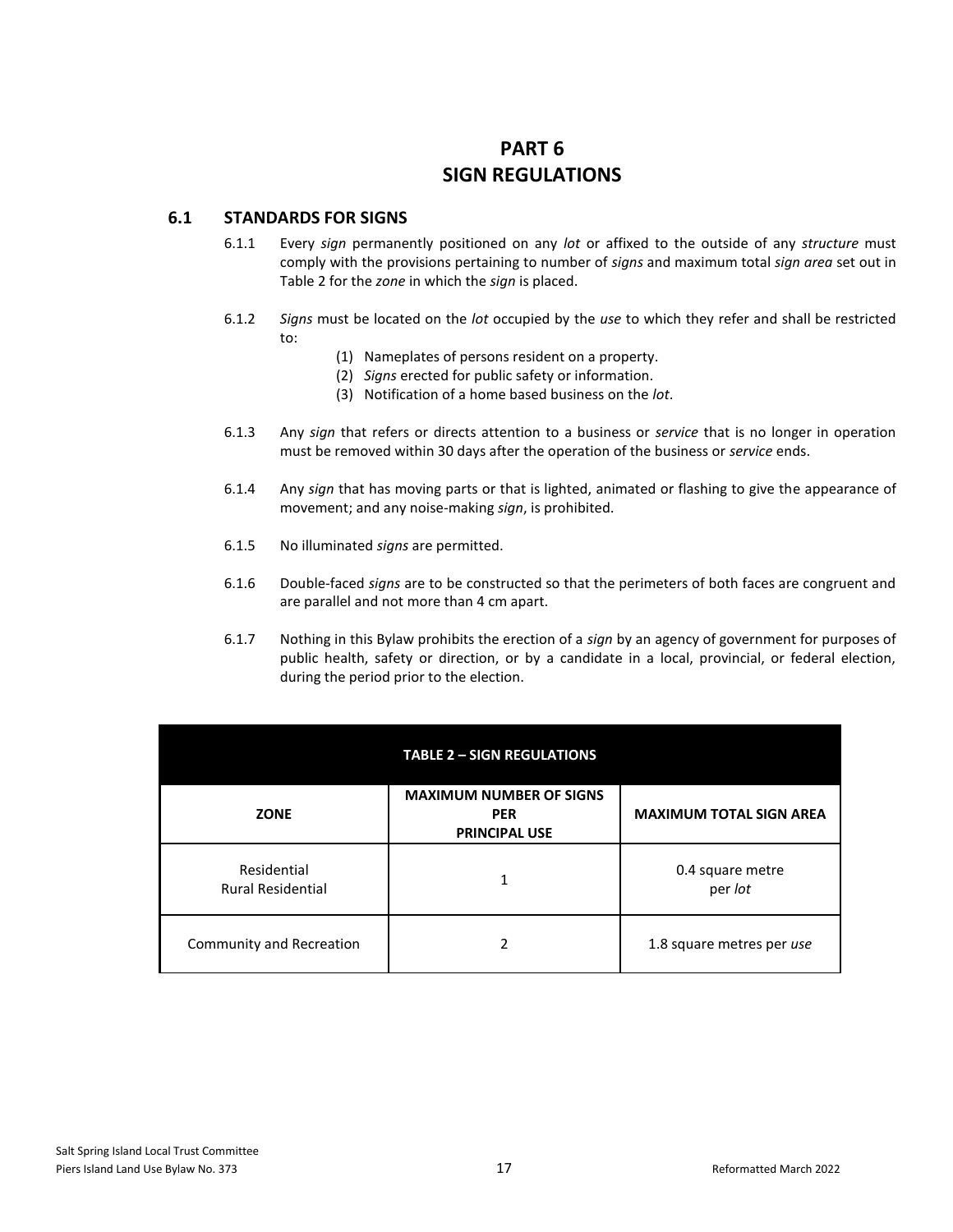### <span id="page-18-0"></span>**PART 7 ESTABLISHMENT OF ZONES**

### <span id="page-18-1"></span>**7.1 DIVISION INTO ZONES**

7.1.1 Piers Island and the surrounding islets and waters shown on Schedule "A" are divided into the *zones* depicted on Schedule "A".

### <span id="page-18-2"></span>**7.2 ZONE BOUNDARIES**

- 7.2.1 Where a *zone* boundary is shown on Schedule "A" as following any *highway*, right-of-way or stream, the centre line of such *highway*, right-of-way or stream is the *zone* boundary.
- 7.2.2 The boundary between land and shoreline *zones* is the *lot* line as determined by a *surveyor* and where there is no survey plan the boundary is the *natural boundary* of the water body.
- 7.2.3 Where a *zone* boundary shown on Schedule "A" does not follow a legally defined line and no dimensions are shown by which the boundary could otherwise be located, the location of the boundary must be determined by scaling from Schedule "A".
- 7.2.4 Unless otherwise indicated on Schedule "A", shoreline *zones* extend from the *natural boundary* of the sea on Piers Island to a point 300 m seaward of the *natural boundary* of the sea on Piers Island.

### **7.3 ZONING MAP**

7.3.1 Schedule "A", the Zoning Map, attached hereto, forms part of this bylaw.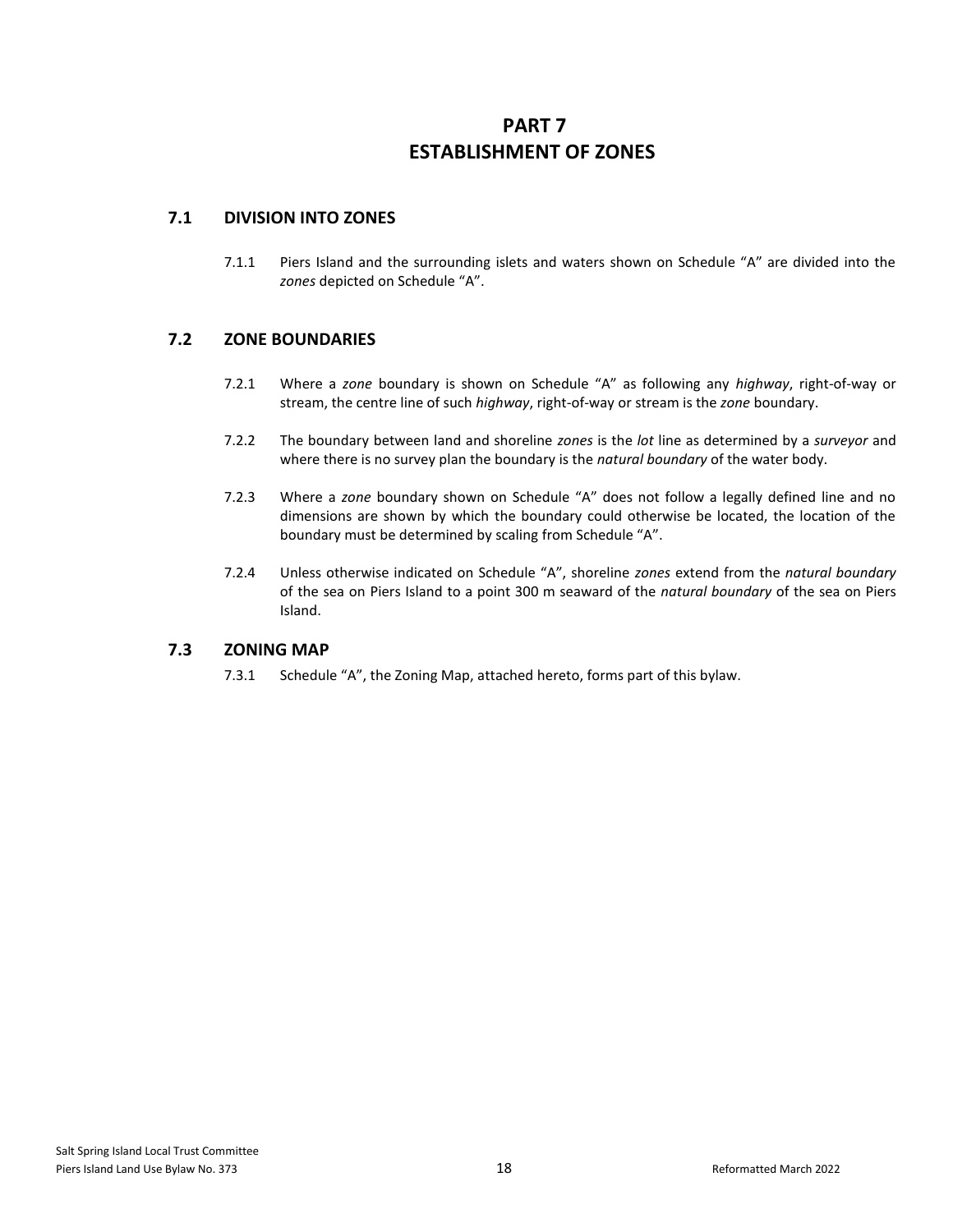### **PART 8 ZONE REGULATIONS**

<span id="page-19-0"></span>In the interpretation of tables in this Part, a diamond symbol  $(\bullet)$  at the intersection of a particular row and column indicates that the zoning regulation described in that row applies to the *zone* indicated at the head of the column.

### <span id="page-19-1"></span>**8.1 PIERS ISLAND LAND ZONES**

The regulations in the tables in this Section apply to land in Community and Recreation (CR), Park and Reserves (PR), Residential (R), and Rural Residential (RR) Zones, as indicated by the column headings.

#### **8.1.1 Permitted Uses of Land, Buildings and Structures**

(1) In addition to the *uses* permitted in Subsection 3.1.1 of this Bylaw, the following *uses*, *buildings* and *structures* and no others are permitted in *zones* indicated in the following table:

|                                                 | <b>CR</b> | PR | R | <b>RR</b> |
|-------------------------------------------------|-----------|----|---|-----------|
| <b>Principal Uses, Buildings and Structures</b> |           |    |   |           |
| One single-family dwelling per lot              |           |    |   |           |
| <b>Public services</b>                          |           |    |   |           |
| Community halls                                 |           |    |   |           |
| Active outdoor recreation                       |           |    |   |           |
| Passive outdoor recreation                      |           |    |   |           |
| <b>Accessory Uses</b>                           |           |    |   |           |
| One auxiliary quest cottage per lot             |           |    |   |           |
| Home-based businesses subject<br>to             |           |    |   |           |
| Section 3.7                                     |           |    |   |           |
| Accessory buildings and structures              |           |    |   |           |
| The growing and harvesting of vegetable         |           |    |   |           |
| and fruit crops for <i>commercial</i> purposes  |           |    |   |           |
| The keeping and rearing of horses and           |           |    |   |           |
| other equine animals, cattle, goats,            |           |    |   |           |
| sheep and <i>poultry</i> within a <i>fenced</i> |           |    |   |           |
| livestock area                                  |           |    |   |           |
| The retail sale of crop, cattle, goat, sheep    |           |    |   |           |
| and poultry products produced on the lot        |           |    |   |           |

#### **Density of Permitted Uses, Buildings and Structures**

(1) Subject to Part 4, *uses*, *buildings* and *structures* in the CR, R and RR *zones* must comply with the following regulations regarding size, siting and density.

|                                                                            | CR. | РR  |    | RR |
|----------------------------------------------------------------------------|-----|-----|----|----|
| <b>Lot Coverage</b>                                                        |     |     |    |    |
| Maximum combined lot coverage of all<br>buildings and structures (percent) |     | N/A | 20 | 20 |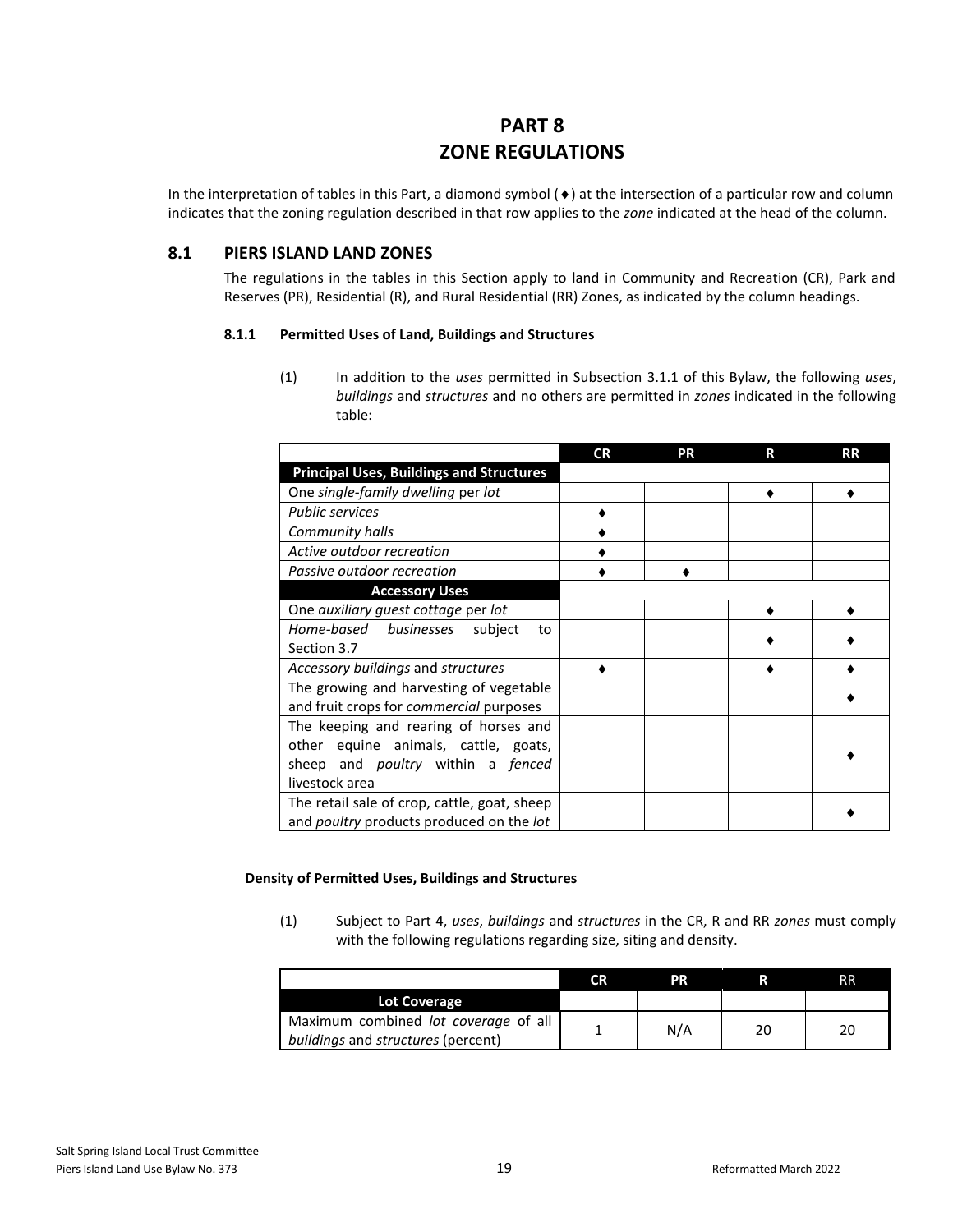#### **8.1.2 Special Provisions**

- (1) The retail sale of crop, cattle, goat, sheep and *poultry* products produced on a *lot* within the Rural Residential (RR) Zone shall be limited to a total *lot area* or *floor area* not to exceed 10 square metres.
- (2) Not more than 60% of the *lot area* of a *lot* within the Rural Residential (RR) Zone shall be devoted to the keeping and rearing of horses and other equine animals, cattle, goats, sheep and *poultry* and this area shall be *fenced* to separate it from the remainder of the *lot*.

### <span id="page-20-0"></span>**8.2 PIERS ISLAND SHORELINE ZONES**

The regulations in the tables in this Section apply to land in Shoreline 1 (S1) and Shoreline 2 (S2) Zones, as indicated by the column headings.

#### **8.2.1 Permitted Uses of Land, Buildings and Structures**

In addition to the *uses* permitted in Subsection 3.1.1 of this Bylaw, the following *uses*, *buildings* and *structures* and no others are permitted in *zones* indicated in the following table:

| <b>Principal Uses and Structures</b>            |  |
|-------------------------------------------------|--|
| Navigational uses                               |  |
| Non-commercial boat moorage                     |  |
| Non-commercial boat wharfage accessory to a     |  |
| permitted use on the adjacent upland.           |  |
| <b>Public utilities</b>                         |  |
| Loading and unloading of passengers and freight |  |
| Commercial boat wharfage                        |  |
| <b>Accessory Structures</b>                     |  |
| float, buoy, wharf, wharf-foot, ramp, dolphin,  |  |
| piling, seawall and walkway accessory to a      |  |
| permitted use                                   |  |

#### **Size and Siting of Permitted Buildings and Structures**

Subject to Part 4, *uses*, *buildings* and *structures* in the S1 and S2 *zones* must comply with the following regulations regarding size, siting and density.

| <b>Maximum Area</b>                                               |     |     |
|-------------------------------------------------------------------|-----|-----|
| Maximum area of a permitted <i>float</i> (square<br>metres)       | 60  | 230 |
| Maximum width of a wharf, walkway, wharf-foot<br>or ramp (metres) | 3.0 | 6.0 |
| Maximum <i>height</i> of <i>structures</i> (metres)               | 4.0 | 4.0 |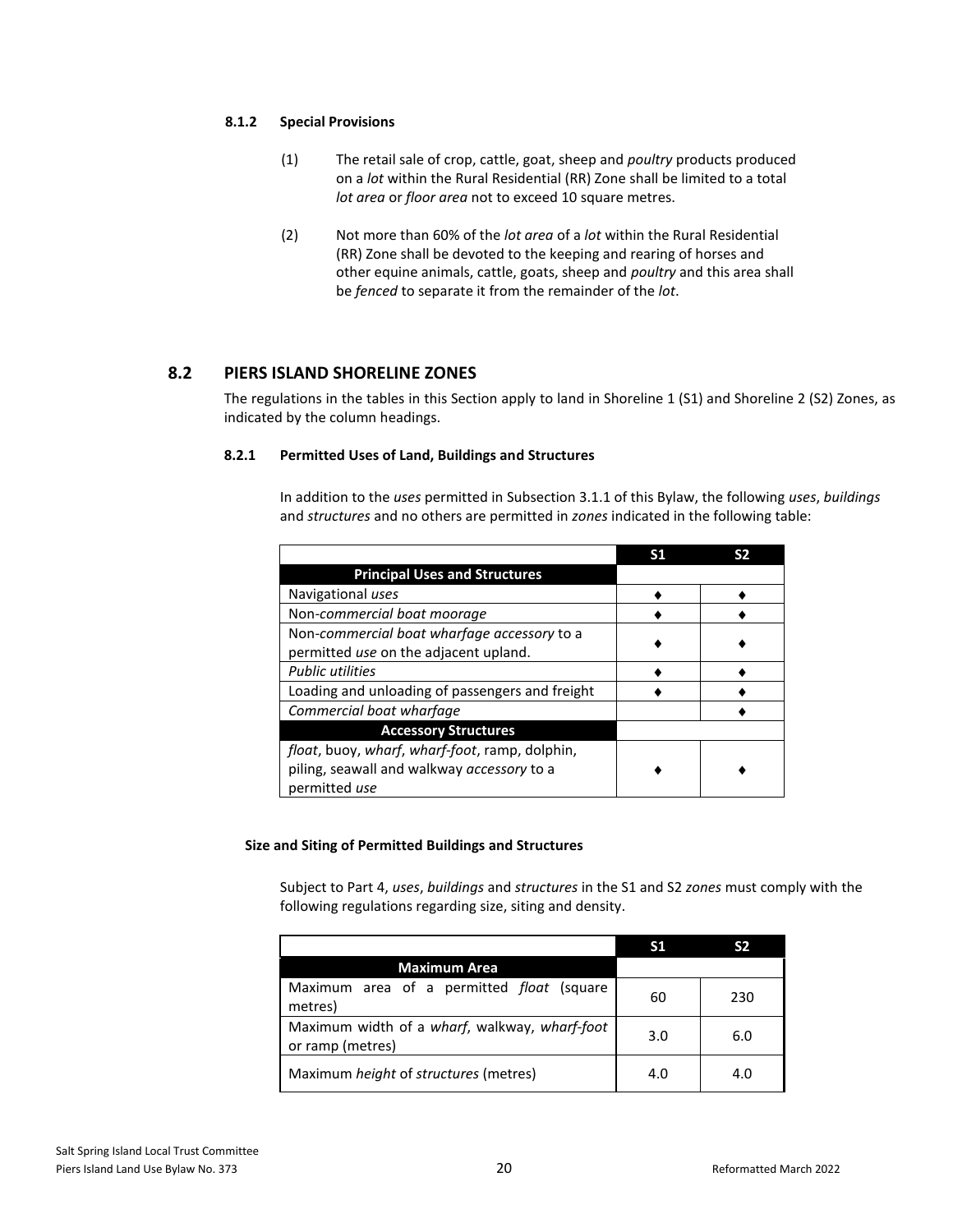#### **8.2.2 Special Provisions**

- (1) No *structure* may interrupt continuous pedestrian access along the shoreline.
- (2) No *wharf* or *float* in the Shoreline 1 *zone* may extend any further from the shore than necessary to accommodate a minimum water depth of 3.0 metres.
- (3) No *building* or *structure*, including a *boat* shed or shelter shall be erected on any private *float* or *wharf* other than posts to carry lighting fixtures or supports for safety.
- (4) No *wharf-foot* shall have a maximum width greater than 3.0 metres or maximum length greater than 21 metres.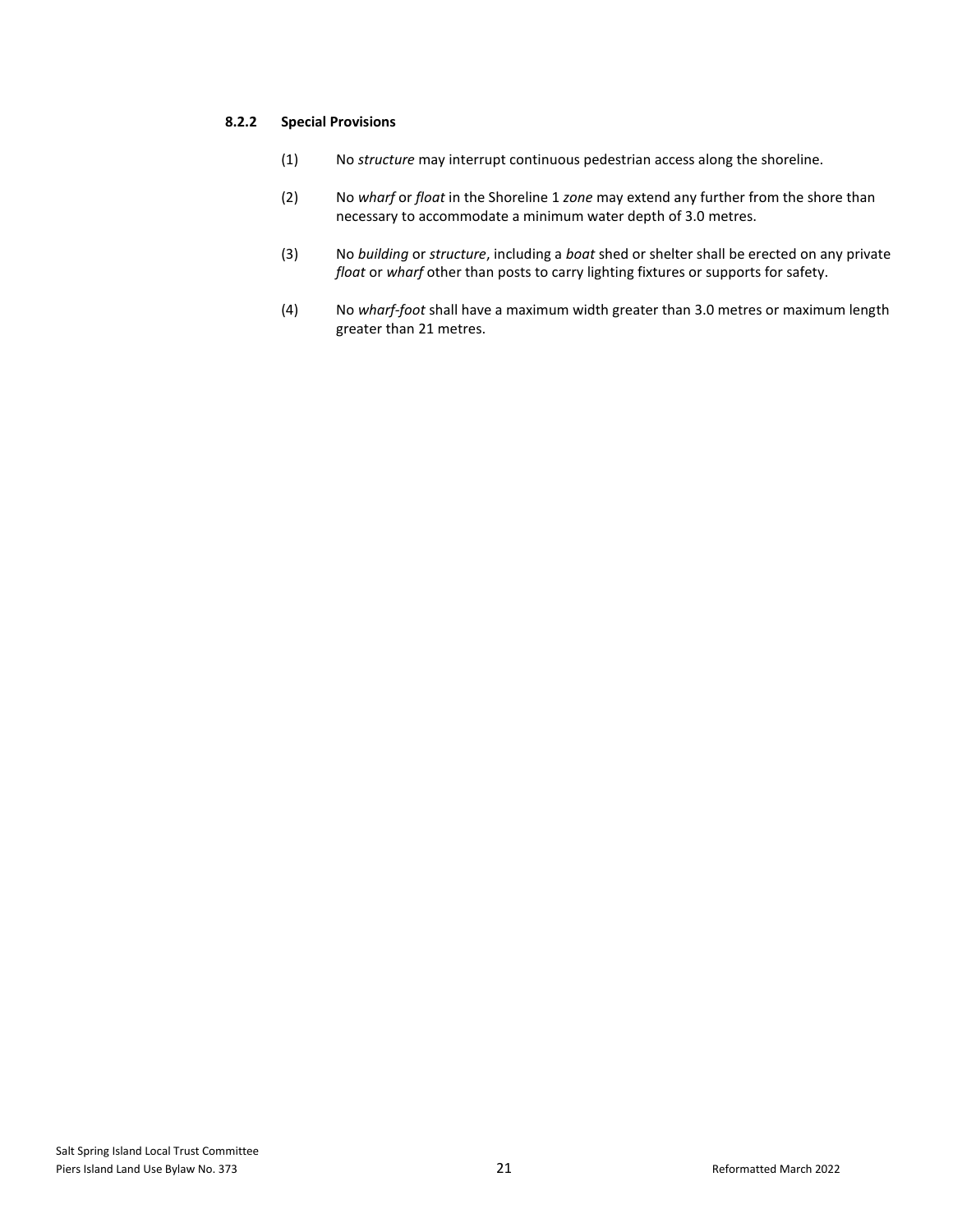### **PART 9 BYLAW CITATION**

<span id="page-22-1"></span><span id="page-22-0"></span>This Bylaw may be cited for all purposes as "Piers Island Land Use Bylaw, 2001".

### **PART 10 REPEAL**

Piers Island Zoning Bylaw No. 52, cited as "Piers Island Zoning Bylaw, 1985", is repealed by this Bylaw.

| <b>READ A FIRST TIME THIS</b>                                               | 3rd  |               | DAY OF October,  | 2002 |
|-----------------------------------------------------------------------------|------|---------------|------------------|------|
| PUBLIC HEARING HELD THIS                                                    | 9th  |               | DAY OF November, | 2002 |
| READ A SECOND TIME THIS                                                     | 28th |               | DAY OF November. | 2002 |
| <b>READ A THIRD TIME THIS</b>                                               | 22nd |               | DAY OF February, | 2003 |
| APPROVED BY THE EXECUTIVE COMMITTEE OF THE ISLANDS TRUST                    |      |               |                  |      |
| <b>THIS</b>                                                                 | 25th | DAY OF March. |                  | 2003 |
| APPROVED BY THE MINISTER OF COMMUNITY, ABORIGINAL AND WOMEN'S SERVICES THIS |      |               |                  |      |
|                                                                             | 26th | DAY OF May,   |                  | 2003 |
| <b>ADOPTED THIS</b>                                                         | 31st | DAY OF July,  |                  | 2003 |

\_\_\_\_\_\_\_\_\_\_\_\_\_\_\_\_\_\_\_\_\_\_\_\_\_\_\_\_\_\_\_\_\_\_ \_\_\_\_\_\_\_\_\_\_\_\_\_\_\_\_\_\_\_\_\_\_\_\_\_\_\_\_\_\_\_

Secretary **Chairperson**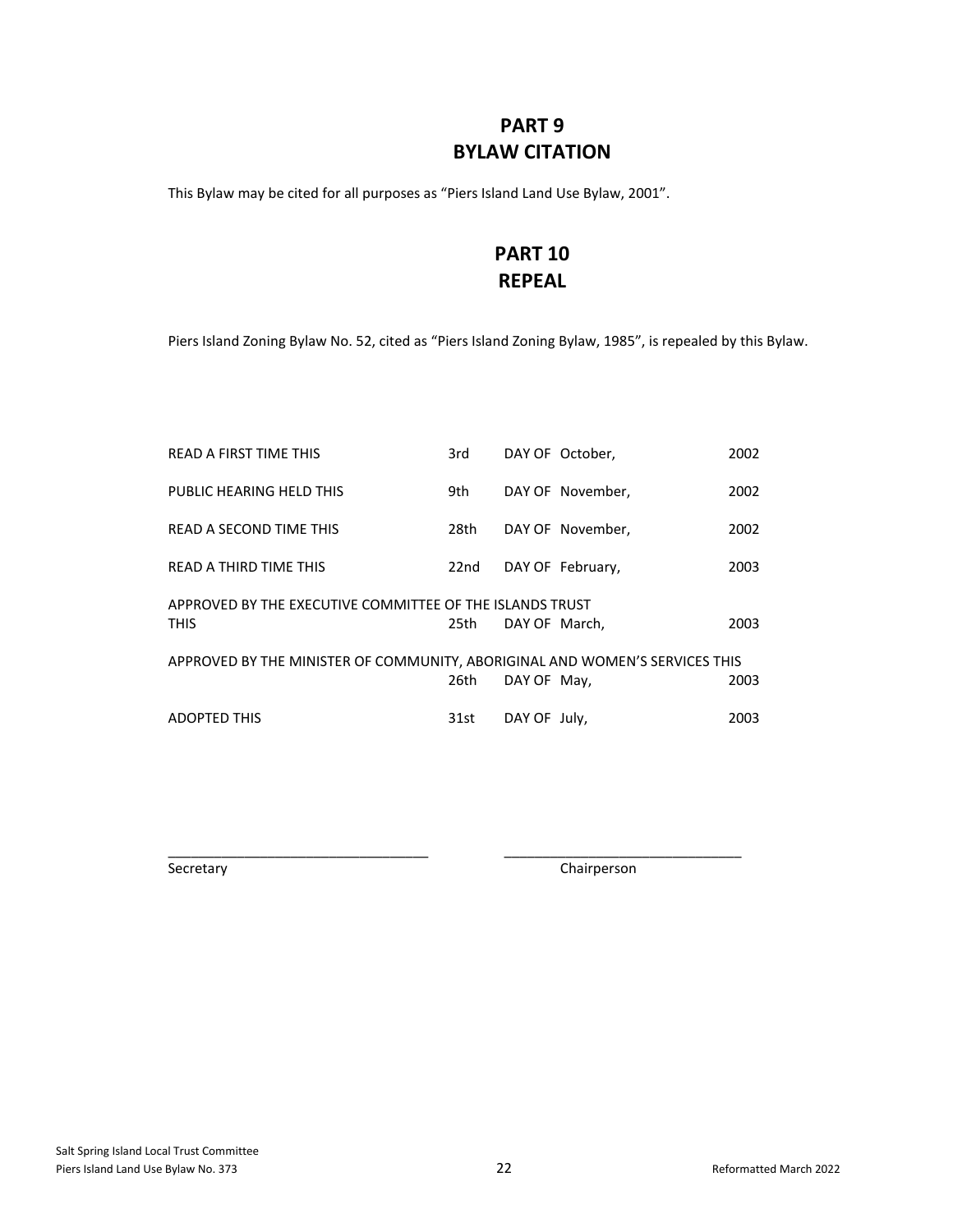# <span id="page-23-2"></span><span id="page-23-1"></span><span id="page-23-0"></span>**SCHEDULE "A"**

### **ZONING MAP**

# **Legend**

| <b>Zone Name</b>         | <b>Zone Abbreviation</b> |
|--------------------------|--------------------------|
| Community and Recreation | CR                       |
| Residential              | R                        |
| <b>Rural Residential</b> | <b>RR</b>                |
| Park and Reserves        | PR                       |
| Shoreline 1              | S1                       |
| Shoreline 2              | S2                       |